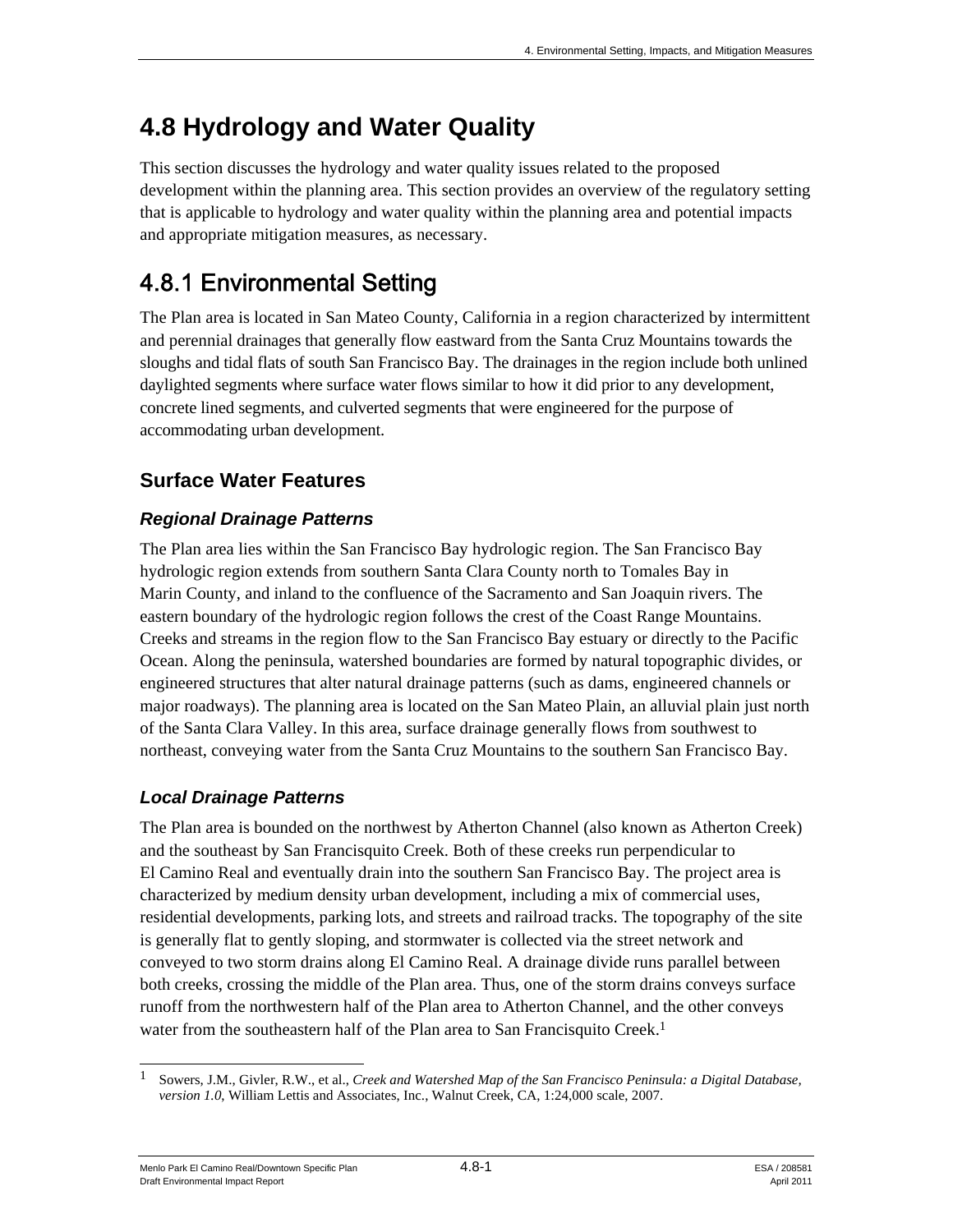Existing deficiencies exist within the stormwater collection system in the Plan area, which is owned and operated by the City. The City published a citywide storm drainage study in May 2003 that identified existing areas of concern and developed priorities for system repairs and upgrades. According to the Specific Plan, the study found that "existing storm drain lines, with very few exceptions, do not convey the ten year storm flow per the City's design policies." The study recommended that most storm drains in the Plan area be replaced or augmented to increase system capacity. The study assigned a high priority to installation of a new storm drain and inlet at the northeast end of Spruce Avenue—in the far north of the Plan area—and also identified the need to replace some 1,700 feet of storm drain with a larger box culvert to reduce the risk of flooding on El Camino Real.

#### *Surface Water*

The major surface water bodies in the project vicinity are the southern portion of San Francisco Bay, San Francisquito Creek, Atherton Channel, and Searsville Lake. **Table 4.8-1** describes the two primary creeks that border the Plan area, their watershed area, length, and character. Atherton Channel begins in Woodside, south of Interstate 280 and exists mostly as engineered channels and storm drains as it passes through Atherton, and then along Marsh Road and Haven Avenue in Menlo Park. Only small reaches of its headwaters exist as natural open channels.

| <b>Creek Name</b>         | Watershed<br>Area<br>(sq miles) | Channel<br>Length<br>(miles) <sup>a</sup> | <b>Location Relative to</b><br><b>Project Area</b>                        | <b>Surface Water Character</b>                                                                                                                                                                 |
|---------------------------|---------------------------------|-------------------------------------------|---------------------------------------------------------------------------|------------------------------------------------------------------------------------------------------------------------------------------------------------------------------------------------|
|                           |                                 |                                           |                                                                           |                                                                                                                                                                                                |
| San Francisquito<br>Creek | 45.6                            | 118.3<br>(90.6)                           | Southwestern border<br>crossing perpendicular to<br><b>FI Camino Real</b> | Open Creek                                                                                                                                                                                     |
| <b>Atherton Channel</b>   | 8.9                             | 30.7<br>(3.6)                             | Northeastern border<br>crossing perpendicular to<br><b>FI Camino Real</b> | Concrete Channel west of FI Camino<br>Real. Storm Drain and Concrete<br>Channel east of El Camino Real.<br>Opens at reach for part of Holbrook<br>Palmer Park and along some of Marsh<br>Road. |

**TABLE 4.8-1 CREEKS IN THE PLAN AREA** 

a Channel length represents total length of main stem stream plus all tributaries. Parentheses indicate the length of the creek that has been unmodified. The rest of the creek exists as engineered channels, culverts or storm drains.

SOURCES: Sowers, J.M., Givler, R.W., et al., *Creek and Watershed Map of the San Francisco Peninsula: a Digital Database, version 1.0*, William Lettis and Associates, Inc., Walnut Creek, CA, 1:24,000 scale, 2007.; San Mateo Countywide Water Pollution Prevention Program (SMCWPPP), July 2007. San *Mateo County Watershed Data in a GIS.* http://www.flowstobay.org/cs\_watershed\_studies.php, accessed January 16, 2009.

San Francisquito Creek begins at the outlet of the Searsville Reservoir, and exists largely as an unmodified, open creek. Only its lower-most reach near the San Francisco Bay exists as an engineered channel for about one mile. San Francisquito Creek is a perennial<sup>2</sup> stream, but it

 $\mathfrak{D}$ Perennial streams flow year-round.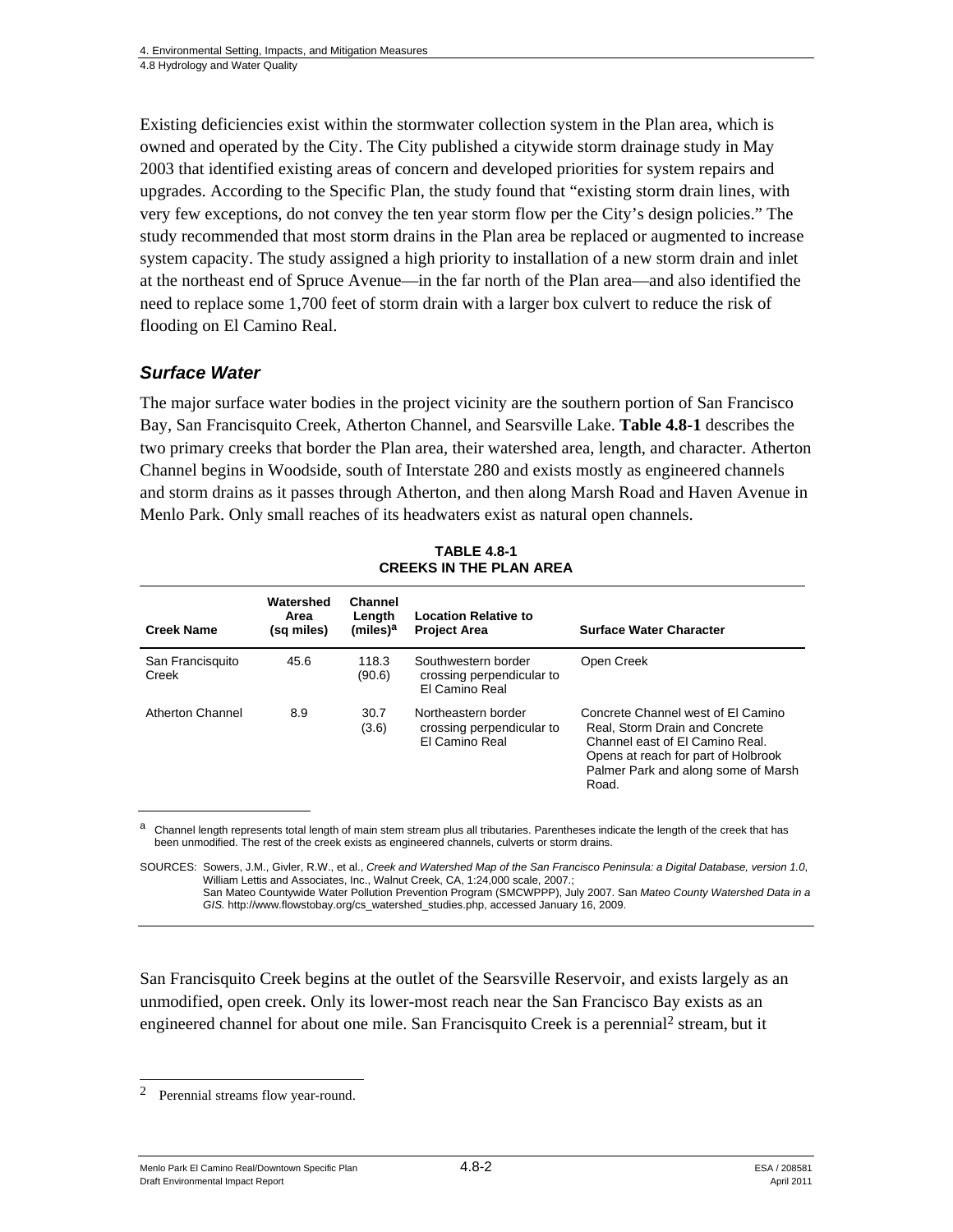sustains very low summer flows, and its headwaters and tributaries are intermittent drainages that flow only during the rainy season.<sup>3</sup> The creek is known to support a small run of steelhead trout.

### **Water Quality**

#### *Beneficial Uses*

The beneficial uses of the surface water bodies in the Plan area have been designated by the San Francisco Bay Regional Water Quality Control Board (RWQCB) in the *Water Quality Control Plan for the San Francisco Bay Region* (Basin Plan). The beneficial uses provide the basis for determining appropriate water quality objectives that are needed to maintain the beneficial uses of these waters. The beneficial uses for water bodies in the project vicinity are shown in **Table 4.8-2**.

| DESIGNATED DENEI IVIAE VSES VII WATEN DODIES IN THE FEAN ANEA VIVINITT |                                                                              |  |  |  |
|------------------------------------------------------------------------|------------------------------------------------------------------------------|--|--|--|
| <b>Water Body</b>                                                      | <b>Designated Beneficial Uses</b>                                            |  |  |  |
| Surface Water                                                          |                                                                              |  |  |  |
| San Francisco Bay, South                                               | COMM, EST, IND, MIGR, NAV, RARE, REC-1, REC-2, SHELL, SPWN (potential), WILD |  |  |  |
| San Francisquito Creek <sup>a</sup>                                    | COLD, MIGR, SPWN, WARM, WILD, REC-1 (potential), REC-2 (potential)           |  |  |  |
| Groundwater Basins <sup>b</sup>                                        |                                                                              |  |  |  |
| Searsville Lake                                                        | AGR, COLD, SPWN, WARM, WILD, REC-1, REC-2                                    |  |  |  |
| Santa Clara Valley (San<br>Mateo Plain Sub-Basin)                      | MUN, PROC, IND, AGR (potential)                                              |  |  |  |
| Santa Clara Valley (Santa<br>Clara Sub-Basin)                          | MUN, PROC, IND, AGR                                                          |  |  |  |

#### **TABLE 4.8-2 DESIGNATED BENEFICIAL USES OF WATER BODIES IN THE PLAN AREA VICINITY**

#### NOTES:

a San Francisquito Creek forms the southeast boundary of the Menlo Park Downtown/El Camino Real Specific Plan Area.<br>b These two basins are separated by San Francisquito Creek. The Santa Clara Sub-Basin is also known as Coy

Beneficial Uses Key:

MUN (Municipal and Domestic Supply); AGR (Agricultural Water Supply); REC-1 (Body Contact Recreation); REC-2 (Noncontact Recreation); WARM (Warm Freshwater Habitat); COLD (Cold Freshwater Habitat); MIGR (Fish Migration); SPWN (Fish Spawning); WILD (Wildlife Habitat); NAV (Navigation); GWR (Groundwater Recharge); FRSH (Freshwater Replenishment); RARE (Preservation of Rare and Endangered Species); SHELL (Shellfish Harvesting); COMM (Ocean, Commercial, and Sport Fishing); EST (Estuarine Habitat); IND (Industrial Service Supply); PROC (Industrial process water supply).

SOURCE: RWQCB, 2007.

<sup>3</sup> 3 Harris, R.R. and S.D. Kocher, *Local Agency Policies and Procedures for Protecting Steelhead Habitat: San Francisquito Watershed, Santa Clara and San Mateo Counties, Californi*a. University of California, Berkeley, Center for Forestry, 58 pp. + app, 2006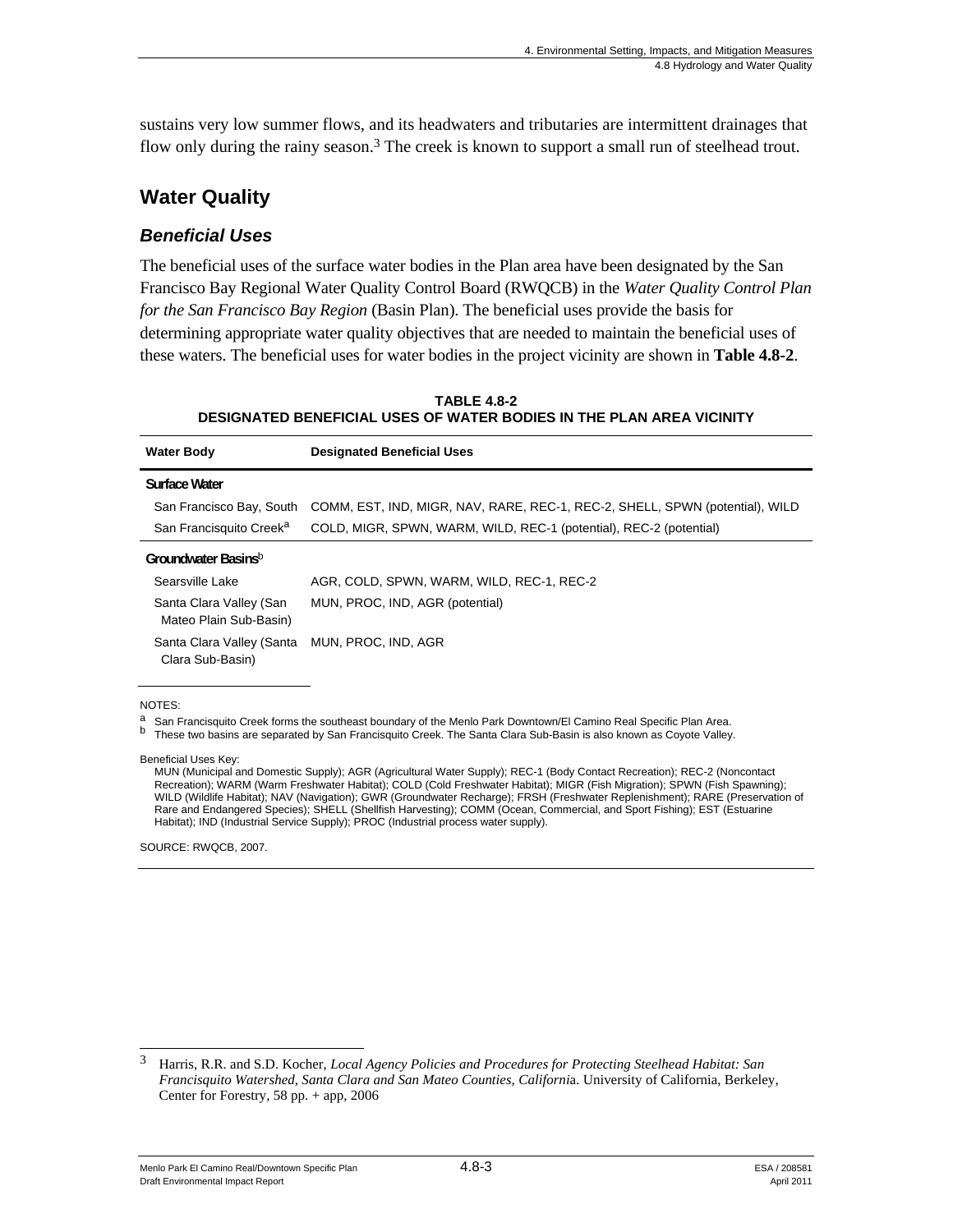#### *Clean Water Act Section 303(d) List of Impaired Water Bodies and Total Maximum Daily Load*

In accordance with Section 303(d) of the Clean Water Act, state governments must present the U.S. Environmental Protection Agency (EPA) with a list of impaired water bodies, defined as those water bodies that do not meet water quality standards, even after point sources of pollution have installed the minimum required levels of pollution control technology (see also discussion of impaired water bodies in Regulatory Setting below).4 Listed impaired water bodies in the vicinity of the Plan area are presented in **Table 4.8-3**, including the planned date for the Total Maximum Daily Load (TMDL) completion. The process might take four to six years from the beginning of a TMDL project to a water quality control plan (Basin Plan) amendment (see also discussion of Basin Plan in Regulatory Setting below).

| <b>Water Body</b>                      | <b>Pollutant</b>                                                                                                 | <b>Potential Source</b>                                                                                                                                                                                                                                                         | <b>Status of TMDL</b><br>Preparation and Approval <sup>D</sup>                                                                                                        |
|----------------------------------------|------------------------------------------------------------------------------------------------------------------|---------------------------------------------------------------------------------------------------------------------------------------------------------------------------------------------------------------------------------------------------------------------------------|-----------------------------------------------------------------------------------------------------------------------------------------------------------------------|
| San Francisquito<br>Creek              | <b>Diazinon</b><br>Sedimentation, Siltation <sup>a</sup>                                                         | Urban runoff/storm sewers<br>Nonpoint Source                                                                                                                                                                                                                                    | Approved (2007)<br><b>Planned (2013)</b>                                                                                                                              |
| San Francisco Bay<br>(Lower and South) | Chlordane<br><b>DDT</b><br><b>Dieldrin</b><br>Dioxin compounds<br>Invasive species<br>Furan compounds<br>Mercury | Nonpoint source<br>Nonpoint source<br>Nonpoint source<br>Atmospheric deposition<br><b>Ballast water</b><br>Atmospheric deposition<br>Industrial point sources<br>Municipal point sources<br>Resource extraction<br>Atmospheric deposition<br>Natural sources<br>Nonpoint source | <b>Planned (2013)</b><br><b>Planned (2013)</b><br><b>Planned (2013)</b><br><b>Planned (2019)</b><br><b>Planned (2019)</b><br><b>Planned (2019)</b><br>Approved (2008) |
|                                        | <b>PCBs</b><br>PCBs (dioxin-like)<br>Selenium (south bay only)                                                   | Unknown nonpoint source<br>Unknown nonpoint source<br>Agriculture<br>Domestic use of groundwater                                                                                                                                                                                | <b>Planned (2008)</b><br><b>Planned (2008)</b><br><b>Planned (2019)</b>                                                                                               |

#### **TABLE 4.8-3 SECTION 303(D) LIST OF IMPAIRED WATER BODIES**

NOTES:

l

a Impairment to steelhead habitat  $\frac{b}{b}$ . The data of planned TADL comp

The date of planned TMDL completion is provided in the 303(d) lists from the State Water Resources Control Board. Although the planned date of completion has been passed for many of the TMDL projects, approved TMDLs have not been completed as of January 2011.

Menlo Park El Camino Real/Downtown Specific Plan  $4.8-4$   $4.8-4$ Draft Environmental Impact Report April 2011

SOURCE: State Water Resources Control Board (SWRCB), *2010 Integrated Report (Clean Water Act Section 303(d) List / 305(b) Report.* http://www.swrcb.ca.gov/water\_issues/programs/tmdl/integrated2010.shtml, approved by the SWRCB on August 4, 2010; Accessed January 11, 2011.

<sup>4</sup> State Water Resources Control Board (SWRCB), *2010 Integrated Report (Clean Water Act Section 303(d) List / 305(b) Report*, approved by the SWRCB on August 4, 2010.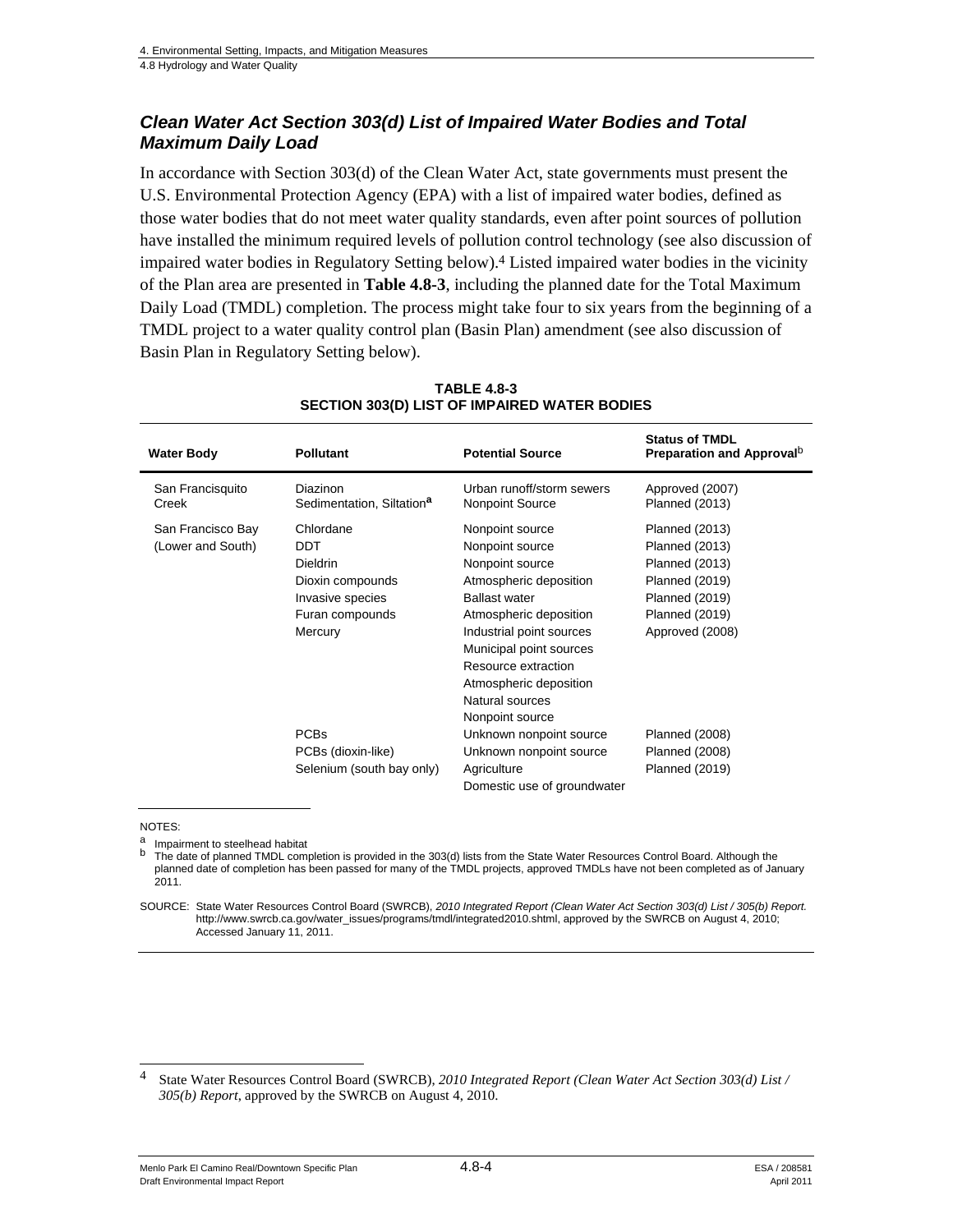San Francisquito Creek has been recognized by the State Water Resources Control Board (SWRCB) as being impaired with Diazinon and Sediment/Silt. Diazinon is an insecticide that has been used on lawns, gardens, agricultural crops, and livestock. The use of this pesticide, however, has declined rapidly since 1999; and in 2004, the EPA phased out most urban applications of diazinon. It is important to note that the TMDL and related strategy approved for diazinon would apply to all urban creeks in the Bay Area, regardless of whether they are formally designated as impaired  $5$ ; thus, Atherton Channel should be considered as impaired with diazinon as well. This is because all Bay Area urban creeks can reasonably be assumed to receive pesticide discharges, and because implementation actions will be most efficient if applied region-wide.

Sedimentation and siltation is the primary threat to steelhead trout, which is known to inhabit San Francisquito Creek. A TMDL strategy from sedimentation/siltation is planned for 2013. Both the Santa Clara Valley Water District and the San Mateo Countywide Water Pollution Prevention Program have jurisdiction over parts of the San Francisquito Creek Watershed, and have watershed, restoration and stormwater management programs that are addressing these issues. The San Francisquito Creek TMDL project is currently focused on gaining an understanding of the sources and impacts of excess sediment in this watershed, one of the most promising steelhead habitats in the South Bay.

Understanding water quality problems in the watershed will allow the many engaged stakeholders to work together to preserve, protect, and restore this vaulable fishery. The San Francisquito Creek Joint Powers Authority (JPA) is responsible for the San Francisquito Creek Watershed Analysis and Sediment Reduction Plan which partially fulfills National Pollution Discharge Elimination System (NPDES) permit provisions that require the co-permittees of the Santa Clara Valley Urban Runoff Pollution Prevention Program (SCVURPPP) and the San Mateo Countywide Stormwater Pollution Prevention Program (SM-STOPPP) within the San Francisquito Creek watershed to assess and implement sediment management measures in the watershed.

All Bay Area urban creeks were placed on the State Water Resources Control Board 2002 "Monitoring List<sup>6"</sup> due to the potential of trash to impair water quality.<sup>7</sup> While trash is not a pollutant in the Section 303(d) list, trash can threaten aquatic life and recreational beneficial uses designated by the Basin Plan. Trash and litter in creeks vary greatly depending on nearby land uses and proximity to road over-crossings. This indicated that trash is a water quality concern for both San Francisquito Creek and Atherton Channel.

l 5 California Regional Water Quality Control Board, San Francisco Bay Region (SF Bay RWQCB)*. Diazinon and Pesticide-Related Toxicity in Bay Area Urban Creeks Water Quality Attainment Strategy and Total Maximum Daily* 

<sup>&</sup>lt;sup>6</sup> The SWRBC "Monitoring List" contains the list of water bodies where minimal, contradictory, or anecdotal information suggests that water quality standards are not being achieved but the available data or information is

<sup>&</sup>lt;sup>7</sup> State Water Resources Control Board (SWRCB), *Revision of the Clean Water Act Section 303(d) List of Water Quality Limited Segments, Staff Report*, February 2003.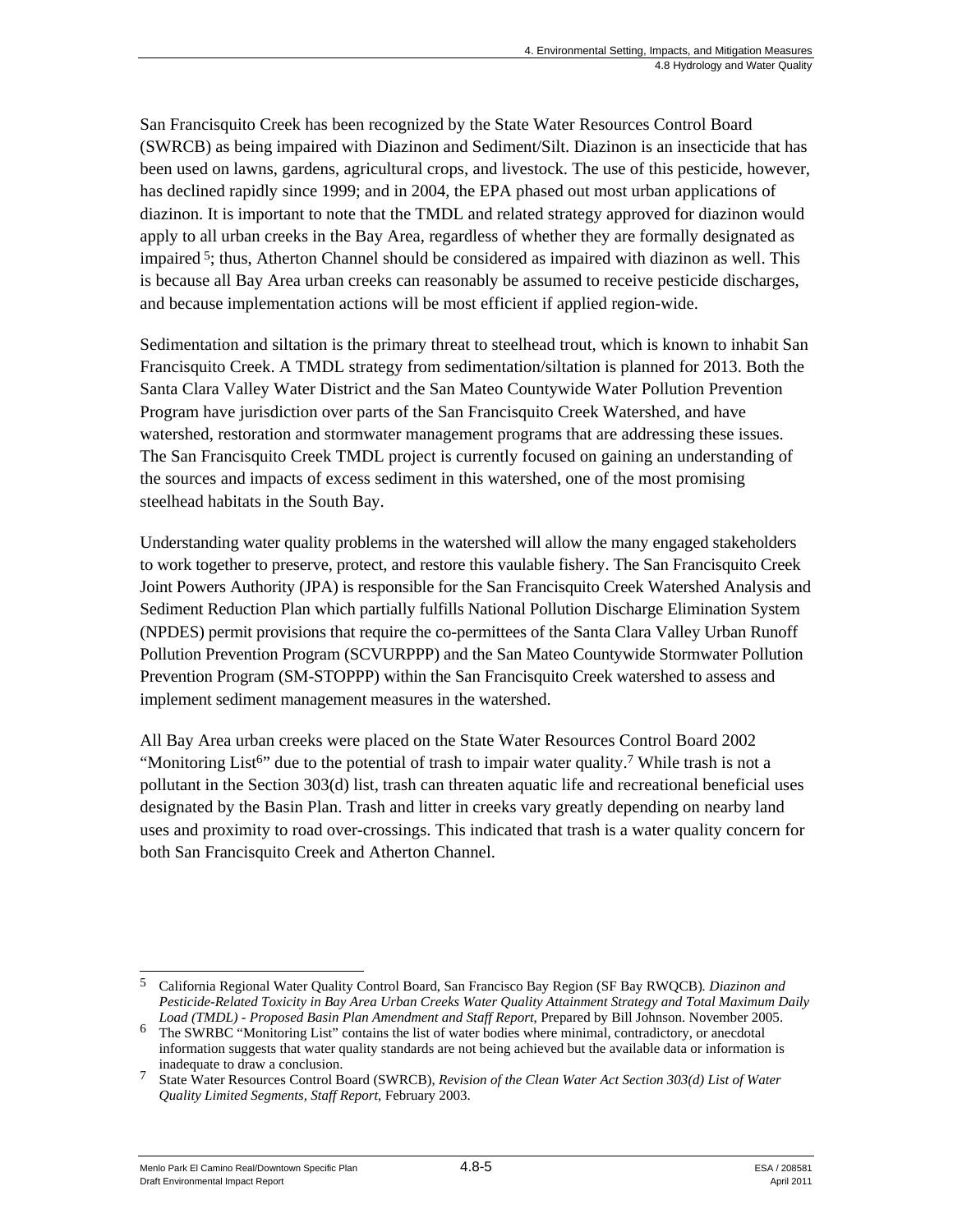### **Groundwater Hydrology**

The Plan area is within the Santa Clara Valley Groundwater Basin. The basin is composed primarily of geologically young fluvial, alluvial fan, and basin deposits of clay, silt, sand and gravel. Businesses located within the Plan area with documented releases to soil or groundwater have reported groundwater levels ranging from 29 to 45 feet below the ground surface, as discussed in the Hazardous Materials section. Groundwater along El Camino Real is likely to be shallowest closer to Atherton Channel and San Francisquito Creek, and deepest along the drainage divide, in the middle of the Plan area. Groundwater flow direction is primarily in the direction of the San Francisco Bay, but may be locally influenced by the creeks or groundwater wells.

The Santa Clara Groundwater Basin is further divided into subbasins based on topographic divides and the location of various groundwater aquifers. The Plan area is part of the San Mateo Plain Groundwater Subbasin, and its southeastern boundary is marked by San Francisquito Creek. The southeastern side of the creek is part of the Santa Clara Groundwater Subbasin. The designated beneficial uses of groundwater basins, as defined in the Basin Plan, are presented in Table 4.8-2.

### *San Mateo Plain Subbasin*

The San Mateo subbasin occupies a structural trough, sub-parallel to the northwest trending Coast Ranges, at the southwest end of San Francisco Bay. San Francisco Bay constitutes its eastern boundary. The Santa Cruz Mountains form the western margin of the San Mateo subbasin. The Westside basin bounds it on the north and its southern limit is defined by San Francisquito Creek. The basin is composed of alluvial fan deposits formed by tributaries to San Francisco Bay that drain the basin.8 The water bearing formations of the San Mateo subbasin are comprised of two groups: the Santa Clara Formation of Plio-Pleistocene age and the Quaternary age alluvial deposits. The Quaternary alluvium constitutes the most important water bearing formation of this basin and basically all larger yielding wells acquire their water from it (Department of Water Resources, 2004). Groundwater from the basin is known to have high concentrations of saline, and some wells have reported concentrations of nitrate-nitrogen that exceed EPA maximum contaminant levels.9

Groundwater extracted during construction within the plan area is likely to have contamination issues due to the numerous Regional Water Quality Control Board (RWQCB) and Department of Toxic Substances Control hazardous waste cleanup sites in the area (see Section 4.7, Hazardous Materials and Hazards).

 $\overline{\phantom{a}}$ 8 Department of Water Resources (DWR), *California's Groundwater, Bulletin 118, San Francisco Bay Hydrologic Region, Individual Basin Description for the Santa Clara Valley Groundwater Basin: San Mateo Plain Subbasin.* 

February 2004. 9 Department of Water Resources (DWR), *California's Groundwater, Bulletin 118, San Francisco Bay Hydrologic Region, Individual Basin Description for the Santa Clara Valley Groundwater Basin: San Mateo Plain Subbasin.*  February 2004.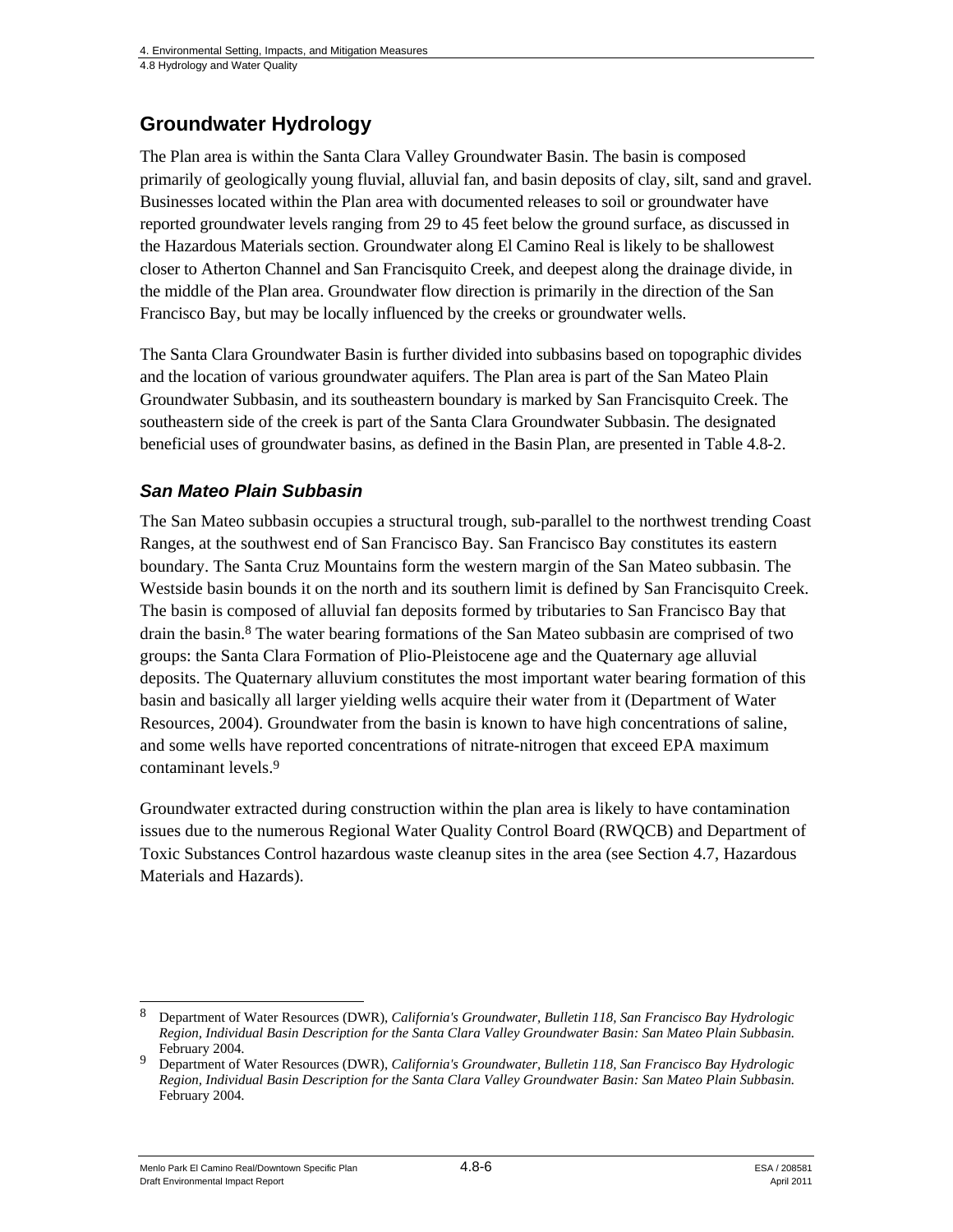## **Flood Hazards**

Flooding is inundation of normally dry land as a result of rise in the level of surface waters or rapid accumulation of stormwater runoff. Flooding can also occur due to tsunamis, seiches, or failure of dams.

### *Flooding*

The only area in the vicinity of the Specific Plan that is mapped by the Federal Emergency Management Agency (FEMA) within the 100-year flood event is associated with the San Francisquito Creek channel.10 The FEMA mapped flood zone reflects the areas adopted for insurance purposes and are also the zones that appear in the San Mateo County General Plan. An excerpt of the FEMA map for this area is included as **Figure 4.8-1**. Generally, the portion of San Francisquito Creek upstream of El Camino Real is considered to have adequate capacity to convey a 100-year storm event, however, some shallow inundation (about 1 feet or less) is anticipated along the creek between El Camino Real and Highway 101 (San Francisco Creek Coordinated Resource Management and Planning).11 Such an event could potentially affect the extreme southeastern portion of the study area.

### *Dam Failure*

Several reservoirs in the region present the remote risk of downstream inundation in the event of a dam failure. The California Office of Emergency Management (now the California Emergency Management Agency) has directed dam operators to delineate areas likely to be inundated in the event of a catastrophic dam failure.<sup>12</sup> Dam inundation zones have been mapped for the Felt Lake Dam and the Searsville Dam (upstream of San Francisquito Creek). Dam inundation mapping indicates that failure of the Felt Lake Dam would flood areas upstream of El Camino Real, just outside the boundaries of the Plan area. However, failure of the Searsville Dam could inundate portions of the planning area along El Camino Real from College Avenue east to San Francisquito Creek. A generalized dam failure inundation map is included as **Figure 4.8-2**.

# 4.8.2 Regulatory Setting

## **Water Quality Regulations**

The federal Clean Water Act (1972) and subsequent amendments, under the enforcement authority of the EPA, were enacted "to restore and maintain the chemical, physical, and biological integrity of the Nation's waters." The Clean Water Act gave the EPA the authority to implement pollution control programs such as setting wastewater standards for industry. The act also set water quality standards for surface waters and established the National Pollutant

 $\overline{\phantom{a}}$ 

<sup>10</sup> Federal Emergency Management Agency (FEMA), *Flood Insurance Rate Map Panel No. 060321 0011D*, Prepared by FEMA, available online at http://msc.fema.gov, April 21, 1999.<br><sup>11</sup> San Francisquito Creek Coordinated Resource Management and Planning (CRMP), *Reconnaissance Investigation* 

*Report of San Francisquito Creek*, December 1997.

<sup>12</sup> Office of Emergency Services (OEM), *Dam Inundation – Registered Images and Boundary Files in ArcView Format*, November 2007.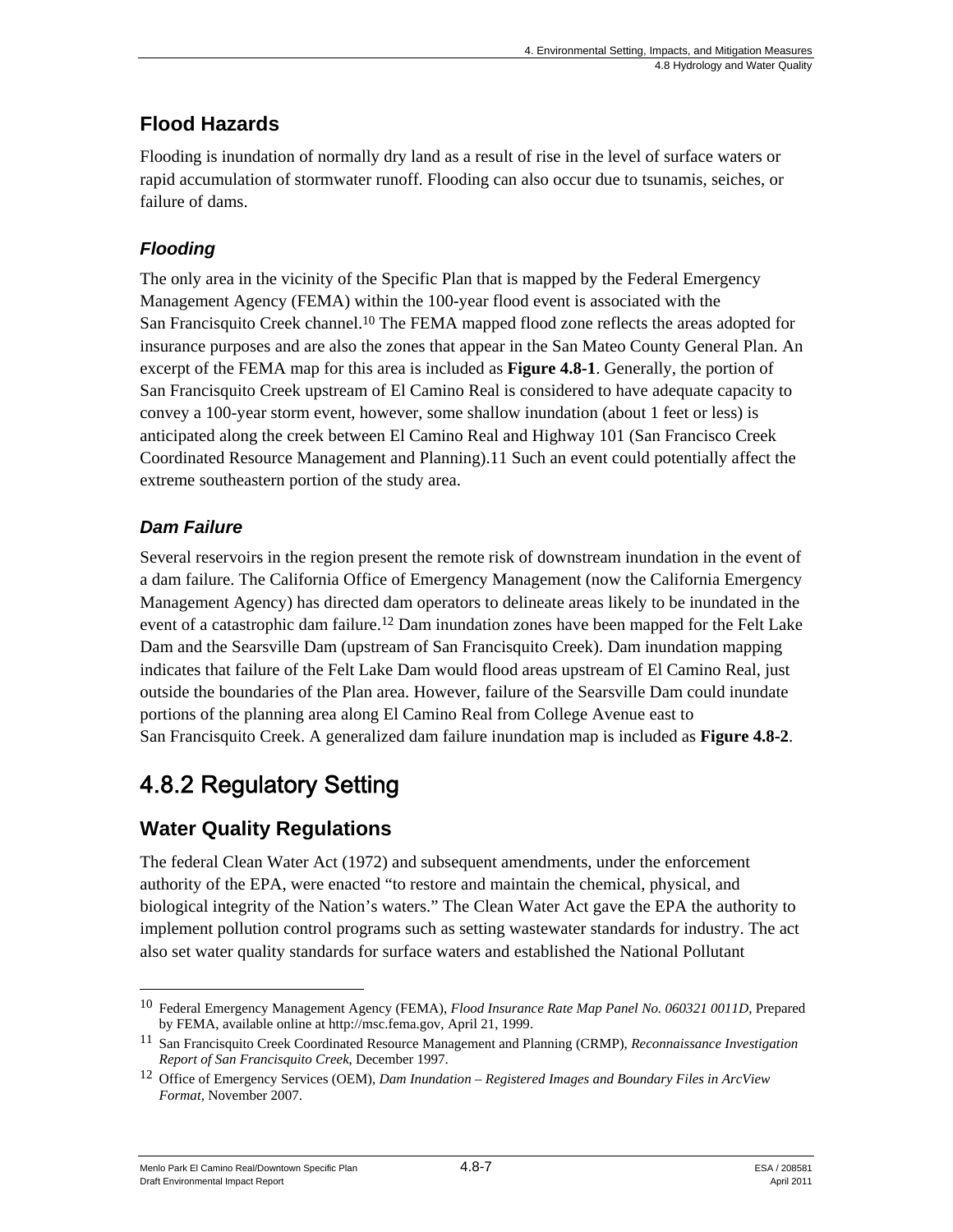

Menlo Park El Camino Real/Downtown Specific Plan EIR . 208581 SOURCE: FEMA, 1999 **Figure 4.8-1** Flood Zone in the Specific Plan Area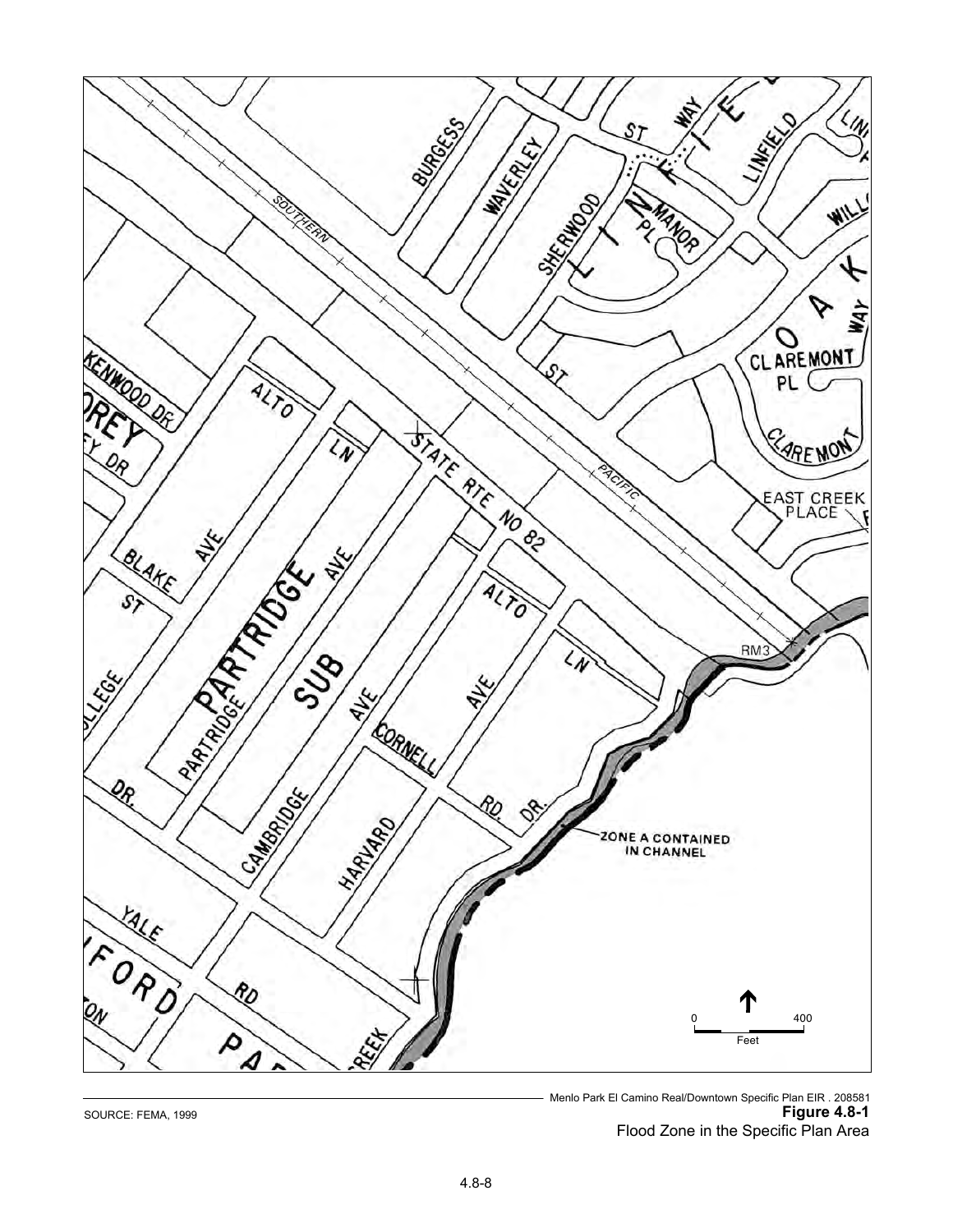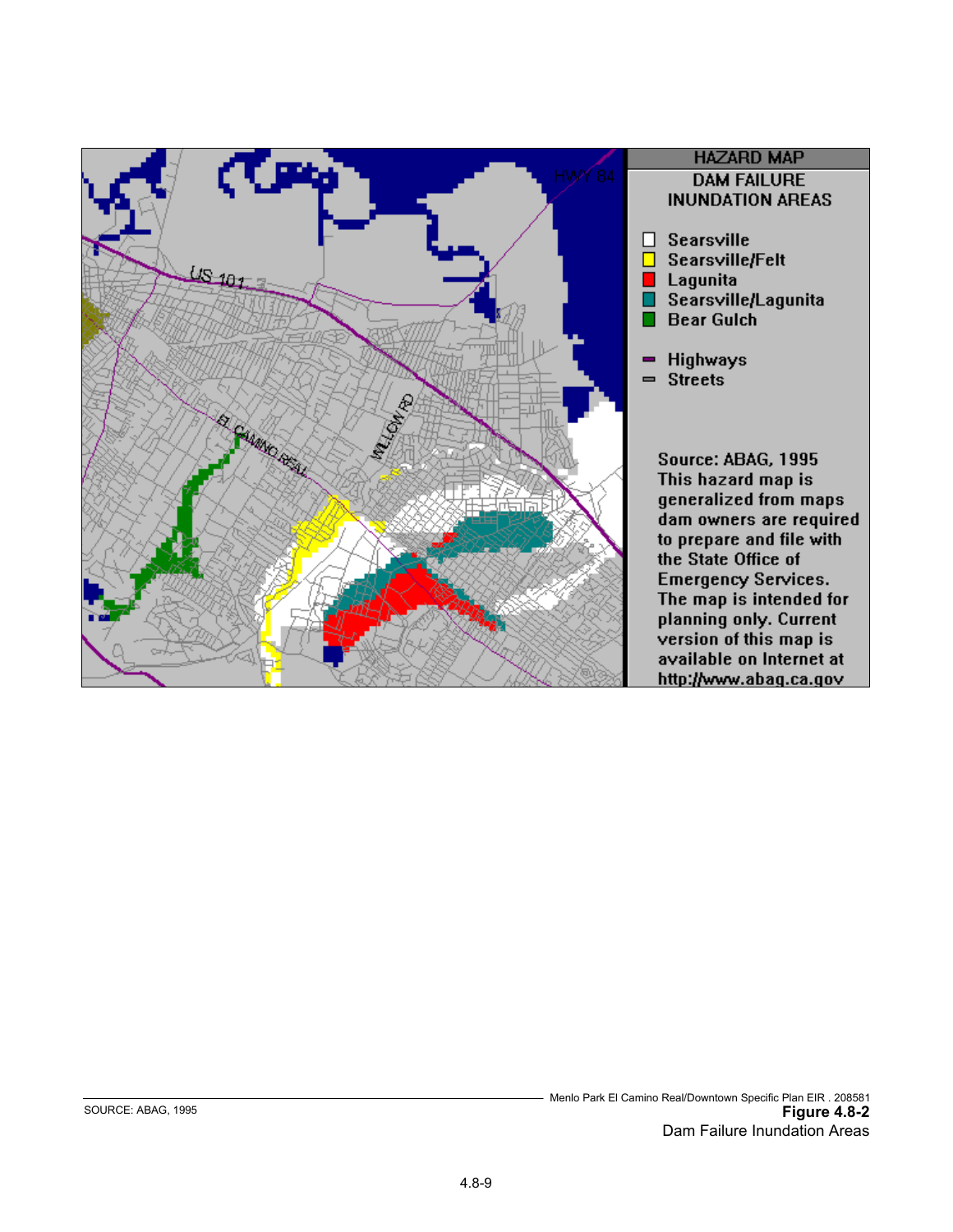Discharge Elimination System (NPDES) program to protect water quality. Under Section 402 of the act, discharge of pollutants to navigable waters is prohibited unless the discharge is in compliance with an NPDES permit. The EPA determined that California's water pollution control program has sufficient authority to manage the NPDES program under state law in a manner consistent with the Clean Water Act. Therefore, implementation and enforcement of the NPDES program is conducted through the California State Water Resources Control Board and the nine Regional Water Quality Control Boards. These agencies also implement the Waste Discharge Requirements Program, which regulates discharges of waste to land under the California Water Code as well as discharges of waste into waters of the state that are outside federal jurisdiction, as defined under the Clean Water Act.

The San Francisco Bay Regional Water Quality Control Board, Region No. 2, regulates water quality in the Plan area under the State of California's Porter-Cologne Water Quality Control Act through the regulatory standards and objectives set forth in the water quality control plan (referred to as the Basin Plan) prepared for the region. The Basin Plan identifies existing and potential beneficial uses and provides numerical and narrative water quality objectives to protect those uses. The current Basin Plan was adopted on January 18, 2007 and is periodically updated and amended.13

### *Impaired Water Bodies and Total Maximum Daily Loads*

In accordance with Section 303(d) of the Clean Water Act, state governments must present the EPA with a list of "impaired water bodies," defined as those water bodies that do not meet water quality standards, even after point sources of pollution have installed the minimum required levels of pollution control technology. The law requires the development of actions, known as total maximum daily loads (TMDLs), to improve water quality of impaired water bodies. The TMDL is the quantity of a pollutant that can be safely assimilated by a water body without violating water quality standards. The TMDL serves as the means to attain and maintain water quality standards for the impaired water body to support designated and potential beneficial uses identified in the Basin Plan, prepared by the Regional Water Quality Control Board. The listing of a water body as impaired does not necessarily suggest that the water body cannot support the beneficial uses; rather, the intent is to identify the water body as requiring future development of a TMDL to maintain water quality and reduce the potential for future water quality degradation. NPDES permits for water discharges must take into account the pollutant from which a water body is listed as impaired. Specific requirements for the permits would be specified in the TMDL for that pollutant.

The Basin Plan amendment incorporating a TMDL and water quality attainment strategy for diazinon and pesticide-related toxicity in the Bay Area's urban creeks has been incorporated into the Water Quality Control Plan for the San Francisco Bay Basin (Basin Plan). The amendment was adopted by the Regional Water Quality Control Board on November 16, 2005, and approved by the State Water Resources Control Board on November 15, 2006.

Menlo Park El Camino Real/Downtown Specific Plan  $4.8-10$  Algunda 208581 Draft Environmental Impact Report April 2011

<sup>1</sup> 13 California Regional Water Quality Control Board, San Francisco Bay Region (SF Bay RWQCB), *San Francisco Bay Basin (Region 2) Water Quality Control Plan (Basin Plan)*, January 18, 2007.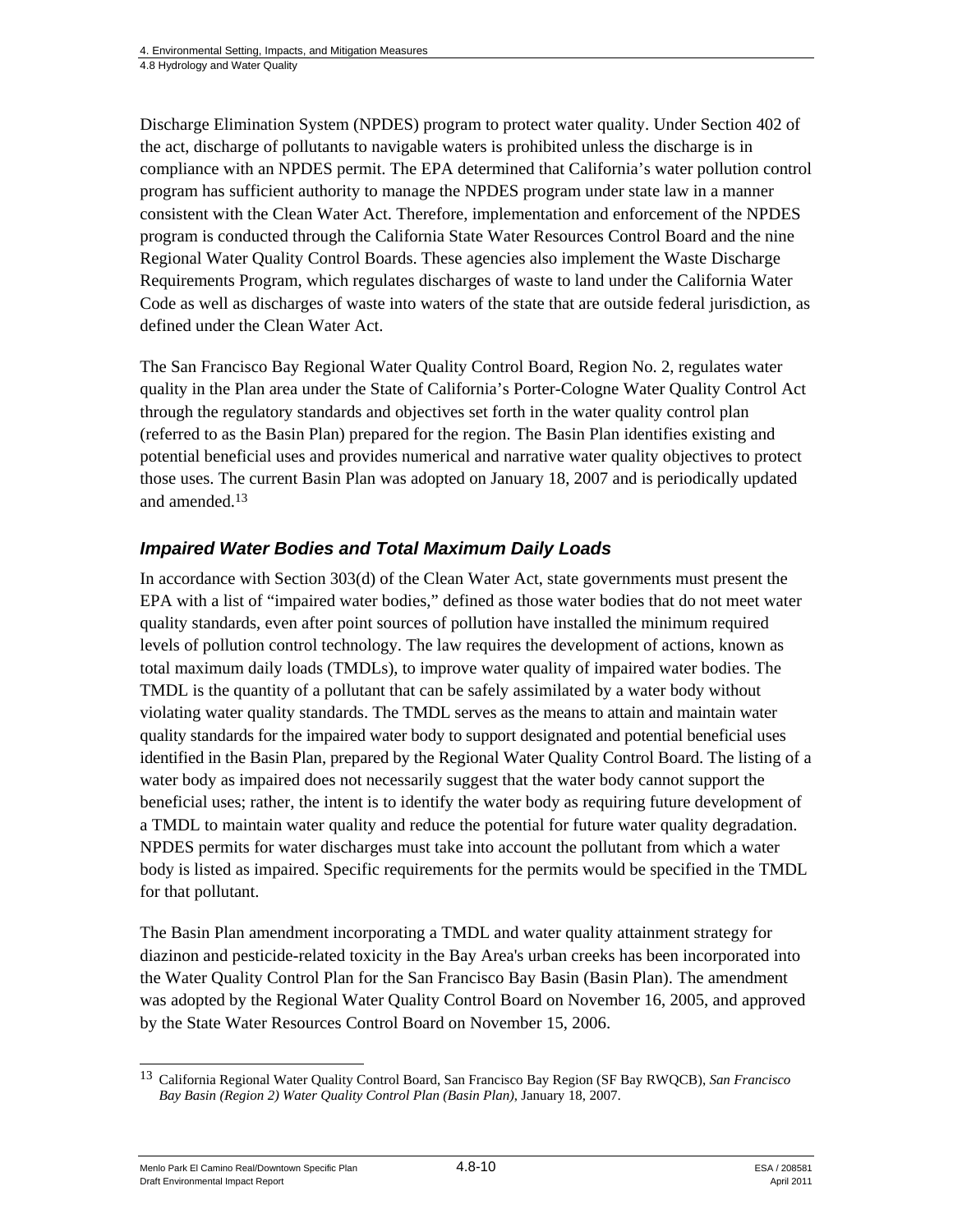### *Construction in Waters of the State and of the United States*

The Regional Water Quality Control Board has regulatory authority over construction in waters of the United States and waters of the state, including activities in wetlands, under both the federal Clean Water Act and the State of California's Porter-Cologne Water Quality Control Act (California Water Code, Division 7). Under the Clean Water Act, the Regional Water Quality Control Board has regulatory authority over actions in waters of the United States through the issuance of water quality certifications under Section 401 of the Clean Water Act, which are issued in conjunction with permits issued by the Army Corps of Engineers under Section 404 of the Clean Water Act. When the Regional Water Quality Control Board issues a Section 401 certification for a project, the project is also regulated under State Water Resources Control Board Order No. 2003-0017-DWQ, "General Waste Discharge Requirements for Dredge and Fill Discharges That Have Received State Water Quality Certification," which requires compliance with all conditions of the water quality certification. Activities in areas that are outside the jurisdiction of the Army Corps of Engineers (e.g., isolated wetlands, vernal pools, or stream banks above the ordinary high water mark) are regulated by the Regional Water Quality Control Board under the authority of the Porter-Cologne Act. Activities that lie outside of the Army Corps of Engineers jurisdiction may require the issuance of either individual or general waste discharge permits.

Section 401 of the Clean Water Act provides the State Water Resources Control Board and the Regional Water Quality Control Boards with the regulatory authority to waive, certify, or deny any proposed federally permitted activity that could result in a discharge to surface waters of the state. To waive or certify an activity, these agencies must find that the proposed discharge will comply with state water quality standards, including protection of beneficial uses and water quality objectives. If these agencies deny the proposed activity, the federal permit cannot be issued. This water quality certification is generally required for projects involving the discharge of dredged or fill material to wetlands or other water bodies, as described in Section 4.3, Biological Resources.

Under the California Fish and Game Code, the California Department of Fish and Game has jurisdiction over any activity that could affect the bank or bed of any stream that has value to fish and wildlife. If any changes are proposed along a creek or waterway within its jurisdiction, a streambed alteration agreement would be required under California Fish and Game Code Sections 1601 and 1603. Refer to Section 4.3, Biological Resources, for additional information.

### *National Pollutant Discharge Elimination System (NPDES) Waste Discharge Regulations*

The NPDES program requires all facilities that discharge pollutants into waters of the United States follow a permitting process. The discharge permit provides two levels of control for the protection of water quality: technology-based limits and water-quality-based limits. Technologybased limits are based on the ability of dischargers in the same category to treat wastewater, while water-quality-based limits are required if technology-based limits are not sufficient to provide protection of the water body. Water-quality-based effluent limitations required to meet water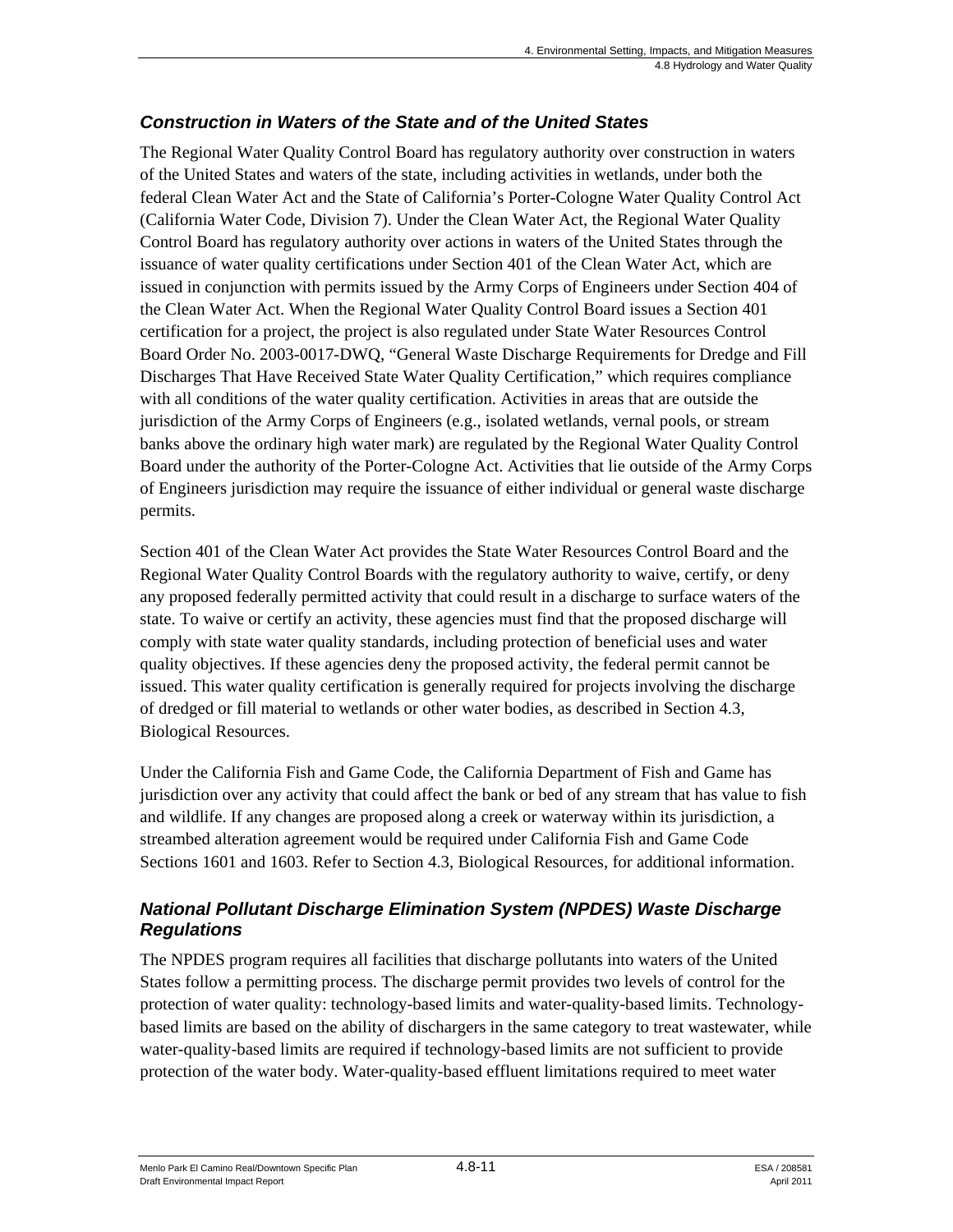quality criteria in the receiving water are based on criteria specified in the National Toxics Rule, the California Toxics Rule, and the Basin Plan. NPDES permits must also incorporate Total Maximum Daily Load (TMDL) waste load allocations when they are developed.

The NPDES regulations initially focused on municipal and industrial wastewater discharges and then addressed stormwater discharge regulations, which became effective in November 1990. NPDES permits for wastewater and industrial discharges specify discharge prohibitions and effluent limitations and also include other provisions (such as monitoring and reporting programs) deemed necessary to protect water quality. In California, the State Water Resources Control Board and the Regional Water Quality Control Boards implement and enforce the NPDES program.

#### **Municipal Stormwater Permits**

Stormwater in San Mateo County is managed in accordance with a municipal stormwater NPDES permit from the San Francisco Bay Regional Water Quality Control Board (permit no. R2-2009- 0074). This permit contains a comprehensive plan to reduce the discharge of pollutants to the "maximum extent practicable" and mandates that participating municipalities implement an approved stormwater management plan. The stormwater program incorporates best management practices (BMPs) that include construction controls (such as a model grading ordinance), legal and regulatory approaches (such as stormwater ordinances), public education and industrial outreach (to encourage the reduction of pollutants at various sources), inspection activities, wet-weather monitoring, and special studies.

The Regional Water Quality Control Board added provision C.3 to the San Mateo County municipal stormwater permit in 2003 and is included in the 2009 NPDES permit. In accordance with these C.3 requirements, new development and redevelopment projects are required to incorporate treatment measures and other appropriate source control and site design features to reduce the pollutant load in stormwater discharges and manage runoff flows. New and redevelopment projects that involve the creation or replacement of 10,000 square feet or more of impervious surfaces must comply with the C.3 requirements. Reconstruction projects located within a public street or right-of-way, such as pipeline projects, are exempt from the C.3 requirements where both sides of the right-of-way are developed.

#### **Construction Stormwater NPDES Permit**

The federal Clean Water Act prohibits discharges of stormwater from construction projects unless the discharge is in compliance with an NPDES permit. The State Water Board is the permitting authority in California and has adopted a Statewide General Permit for Stormwater Discharges Associated with Construction Activity (Construction General Permit, Order No. 99-08) that encompasses one or more acres of soil disturbance. Effective July 1, 2010 all dischargers are required to obtain coverage under the updated Construction General Permit Order 2009-0009-DWQ, adopted on September 2, 2009. Construction activities include clearing, grading, excavation, stockpiling, and reconstruction of existing facilities (removal or replacement).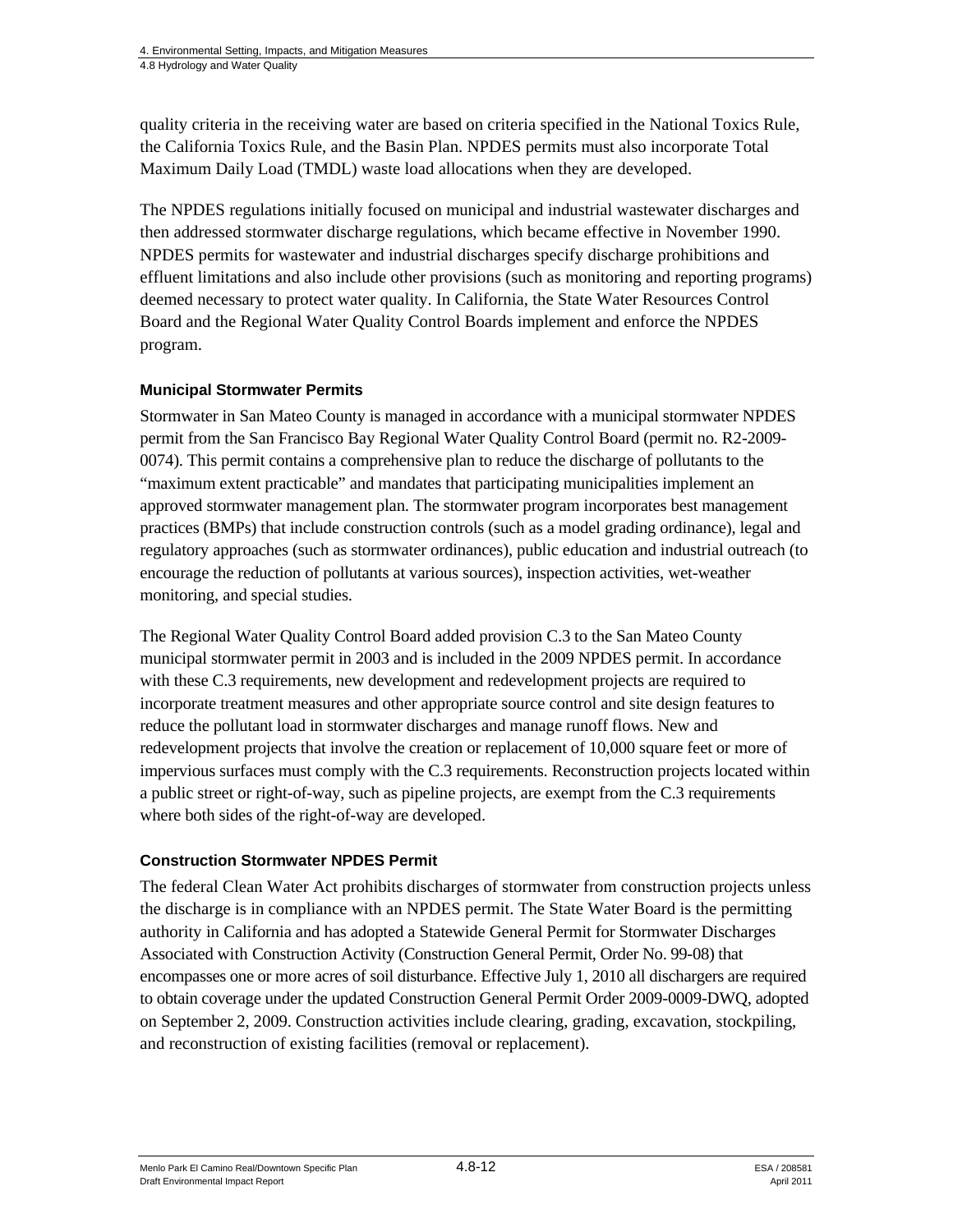In general, the Construction General Permit requires that the landowner and/or contractor submit a notice of intent (NOI) and develop and implement a storm water pollution prevention plan (SWPPP). It is the responsibility of the landowner to obtain coverage under this General Permit prior to commencement of construction activities. To obtain coverage, the landowner must file an NOI with a vicinity map and the appropriate fee to the State Water Board. The NOI requirements of the General Permit are intended to establish a mechanism which can be used to clearly identify the responsible parties, locations, and scope of operations of dischargers covered by the General Permit and to document the discharger's knowledge of the requirements for a SWPPP. The new permit requires a risk-based permitting approach, dependent upon the likely level of risk imparted by a project. The new permit also contains several additional compliance items, including: (1) additional mandatory Best Management Practices (BMPs) to reduce erosion and sedimentation, which may include incorporation of vegetated swales, setbacks and buffers, rooftop and impervious surface disconnection, bioretention cells, rain gardens, rain cisterns, implementation of pollution/sediment/spill control plans, training, and other structural and non-structural actions; (2) sampling and monitoring for non-visible pollutants; (3) effluent monitoring and annual compliance reports; (4) development and adherence to a Rain Event Action Plan; (5) requirements for the post-construction period; (6) numeric action levels and effluent limits for pH and turbidity; (7) monitoring of soil characteristics on site; and (8) mandatory training under a specific curriculum. Under the updated permit, BMPs will be incorporated into the compliance action and monitoring requirements for each development site, as compared to the existing permit, where specific BMPs are implemented via a SWPPP. Under the updated permit, a SWPPP would be reviewed by the State Water Board. The City verifies that developments have met all State Water Board permitting requirements prior to issuance of City approval of a grading and drainage plan.

## **Local Plans and Policies**

### *San Mateo Countywide Water Pollution Prevention Program*

The San Mateo Countywide Water Pollution Prevention Program (SMCWPPP) was established in 1990 to reduce the pollution carried by stormwater into local creeks, the San Francisco Bay, and the Pacific Ocean. The program is a partnership of the City/County Association of Governments (C/CAG), each incorporated city and town in the county, and the County of San Mateo, which share a common National Pollutant Discharge Elimination System (NPDES) permit. The Federal Clean Water Act and the California Porter-Cologne Water Quality Control Act require that large urban areas discharging stormwater into the San Francisco Bay or the Pacific Ocean have an NPDES permit to prevent harmful pollutants from being dumped or washed by stormwater runoff, into the stormwater system, then discharged into local waterbodies. San Mateo, Santa Clara, Alameda, Marin, Sonoma, Solano, San Francisco, Fairfield/Suisun, Vallejo and Contra Costa Counties have each obtained these permits. Certain types of businesses must also apply for individual coverage, by filing a Notice of Intent (NOI) with the State Water Resources Control Board.

As part of the SMCWPPP program, permitted facilities are required to establish and implement a Stormwater Management Plan (SWMP) which details how potential pollutant sources are being managed to prevent any commingling with stormwater. The Stormwater Management Plan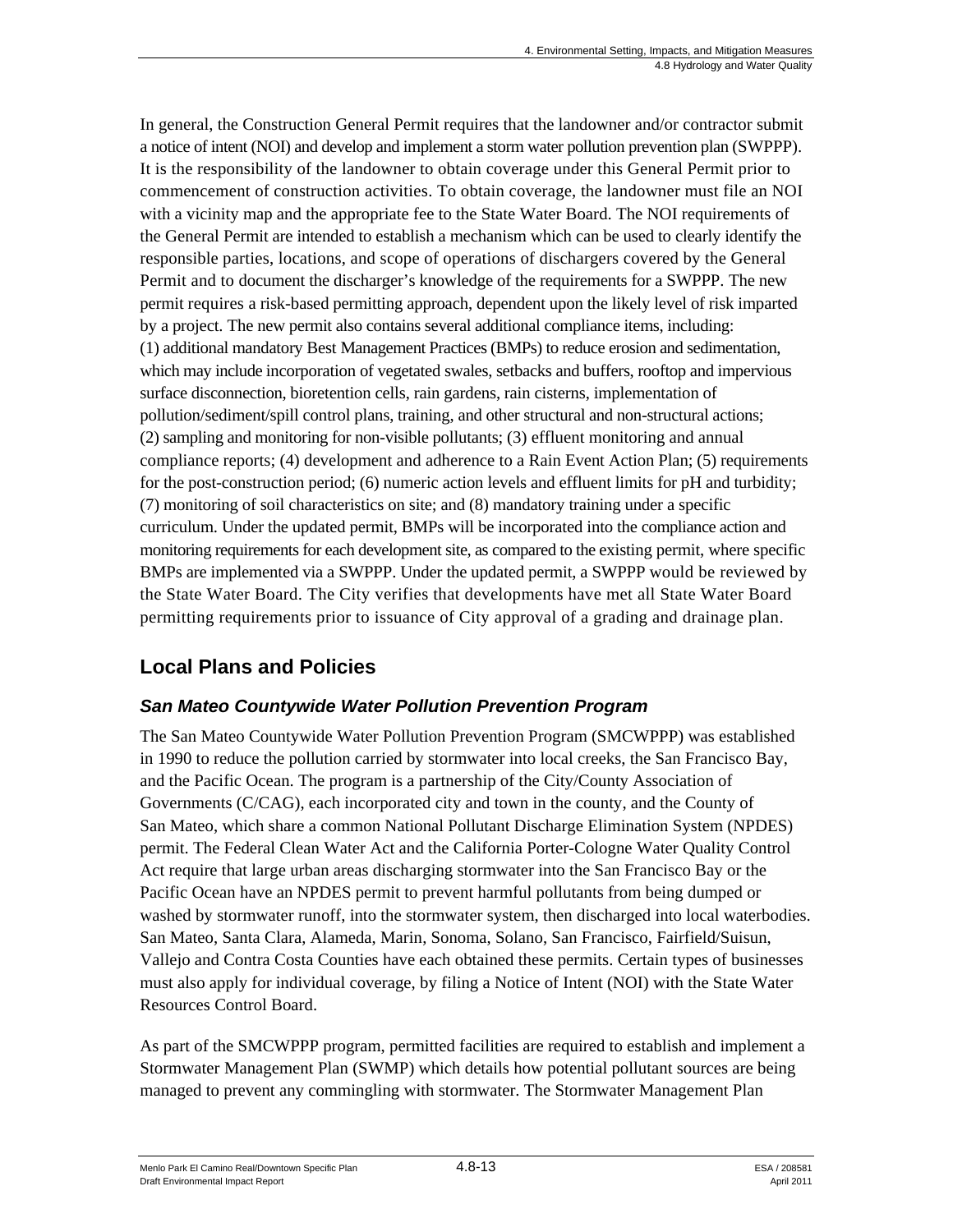outlines the priorities, key elements, strategies, and evaluation methods for the San Mateo Countywide Water Pollution Prevention Program. The comprehensive Program includes pollution reduction activities for construction sites, industrial sites, illegal discharges and illicit connections, new development, and municipal operations. The program also includes a public education effort, target pollutant reduction strategy, and monitoring program.

### *Menlo Park General Plan*

The City of Menlo Park has established goals, policies and programs in regards to hydrology and water quality issues within the *Menlo Park General Plan*. The following policies pertaining to hydrology and water quality would pertain to the Specific Plan:

#### **Land Use Element**

*Policy I-H-3*: Plant material selection and landscape and irrigation design for City parks and other public facilities and in private developments shall adhere to the City's Water Efficient Landscaping Policy.

*Policy I-H-7*: The use of reclaimed water for landscaping and other feasible uses shall be encouraged.

*Policy I-H-9*: Urban development in areas with geological and earthquake hazards, flood hazards, and fire hazards shall be regulated in an attempt to prevent loss of life, injury, and property damage.

*Policy I-H-10*: The City shall continue to participate in the National Flood Insurance Program. To this end, the City shall work to keep its regulations is full compliance with standards established by the Federal Emergency Management Agency.

# 4.8.3 Impacts and Mitigation Measures

### **Significance Criteria**

Implementation of the Plan would be considered to have a significant impact on hydrology and water quality if it would:

- Violate any water quality standards or waste discharge requirements;
- Substantially deplete groundwater supplies or interfere substantially with groundwater recharge such that there would be a net deficit in aquifer volume or a lowering of the local groundwater table level (e.g., the production rate of pre-existing nearby wells would drop to a level which would not support existing land uses or planned uses for which permits have been granted);
- Substantially alter the existing drainage pattern of a site or area through the alteration of the course of a stream or river, or by other means, in a manner that would result in substantial erosion or siltation on- or off-site;
- Substantially alter the existing drainage pattern of a site or area through the alteration of the course of a stream or river or, by other means, substantially increase the rate or amount of surface runoff in a manner that would result in flooding on- or off-site;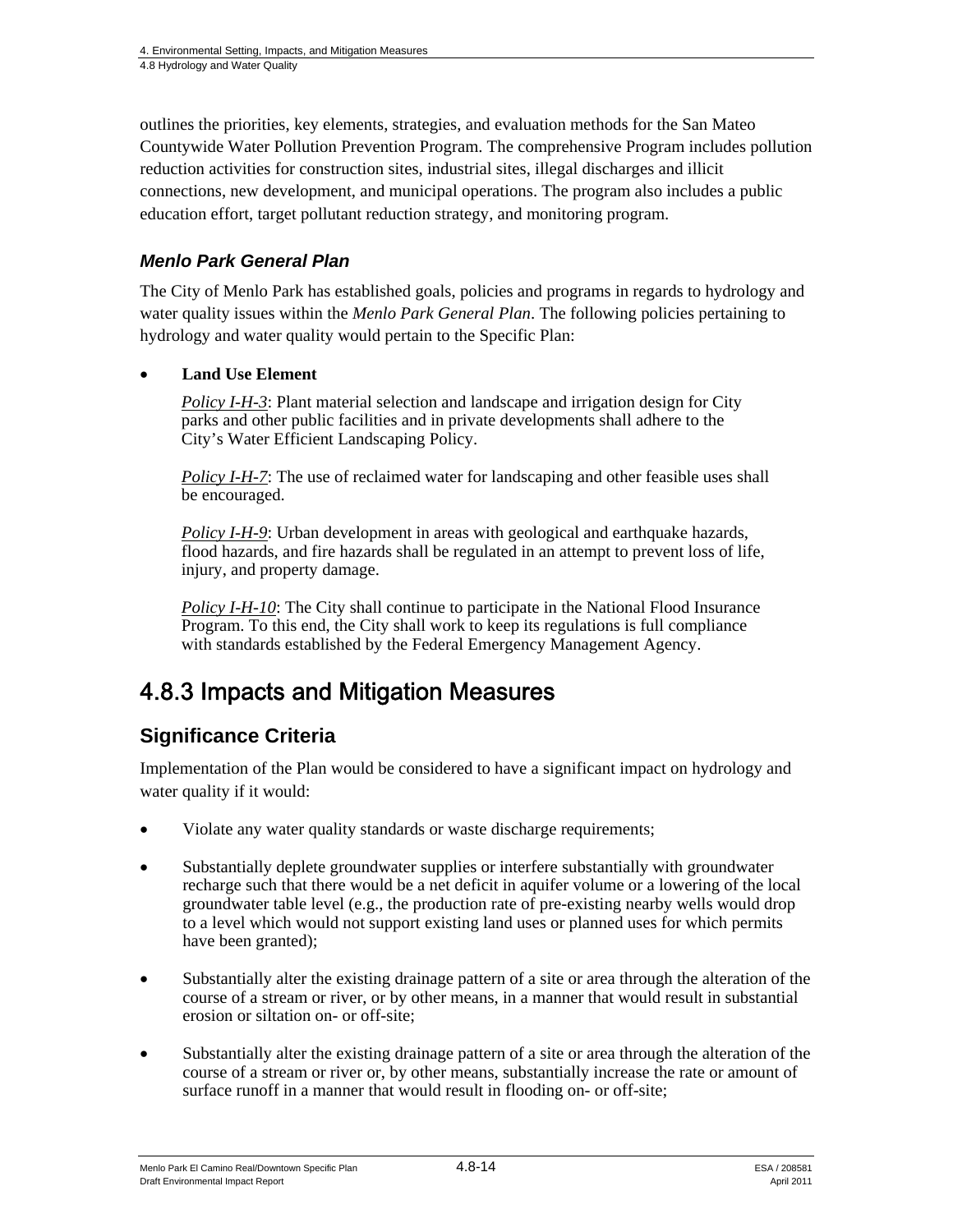- Create or contribute runoff water which would exceed the capacity of existing or planned stormwater drainage systems or provide substantial additional sources of polluted runoff;
- Otherwise substantially degrade water quality;
- Place housing within a 100-year flood hazard area as mapped on a federal Flood Hazard Boundary or Flood Insurance Rate Map or other authoritative flood hazard delineation map;
- Place within a 100-year flood hazard area structures that would impede or redirect flood flows;
- Expose people or structures to a significant risk of loss, injury or death involving flooding, including flooding as a result of the failure of a levee or dam; and/or
- Expose people or structures to a significant risk of loss, injury or death involving inundation by seiche,<sup>14</sup> tsunami, or mudflow.

Based on the proposed Specific Plan and its physical setting, the Plan would not result in impacts related to the following criterion. No impact discussion is provided for this topic for the reasons listed below.

 *Seiche, Tsunami and Mudflows*. The project area is not located near an enclosed body of water capable of producing seiche waves and is too far inland to be at risk for tsunami hazards. The relatively flat topography of the project area is also not in an area susceptible to mudflows. Therefore, there is no impact related to seiche, tsunami, or mudflow.

Specific Plan Guidelines D.2.46, D.4.09, D.5.21, D.6.03, D.6.04, and E.3.8.4.06 – E.3.8.4.08 (see Table 3-2, Specific Plan Guidelines) require the use of permeable materials for sidewalks and other paved surfaces and use of bioswales, green roofs, and rain gardens where possible and, as discussed further, would help to mitigate hydrology impacts in the Plan Area.

### **Impacts**

#### **Impact HYD-1: Construction associated with the proposed Specific Plan projects could adversely affect water quality and drainage patterns in the short term due to erosion and sedimentation. (Less than Significant)**

Construction activities undertaken to implement transportation improvements and subsequent development projects in the Specific Plan could include excavation, soil stockpiling, boring, and/or grading activities that create bare slopes as existing vegetation is stripped prior to the installation of impervious surfaces. Soil erosion is probable during construction and resulting water quality problems could include turbidity, increased algal growth, oxygen depletion, or sediment buildup thereby degrading aquatic habitats. Sediment from project-induced erosion could also accumulate in downstream drainage facilities and interfere with stream flow, thereby aggravating downstream flooding conditions.

Menlo Park El Camino Real/Downtown Specific Plan 4.8-15 Alexander 4.8-15 Draft Environmental Impact Report April 2011

l  $14$  A seiche is a free or standing wave oscillation(s) of the surface of water in an enclosed or semi-enclosed basin, such as San Pablo Bay, that may be initiated by an earthquake.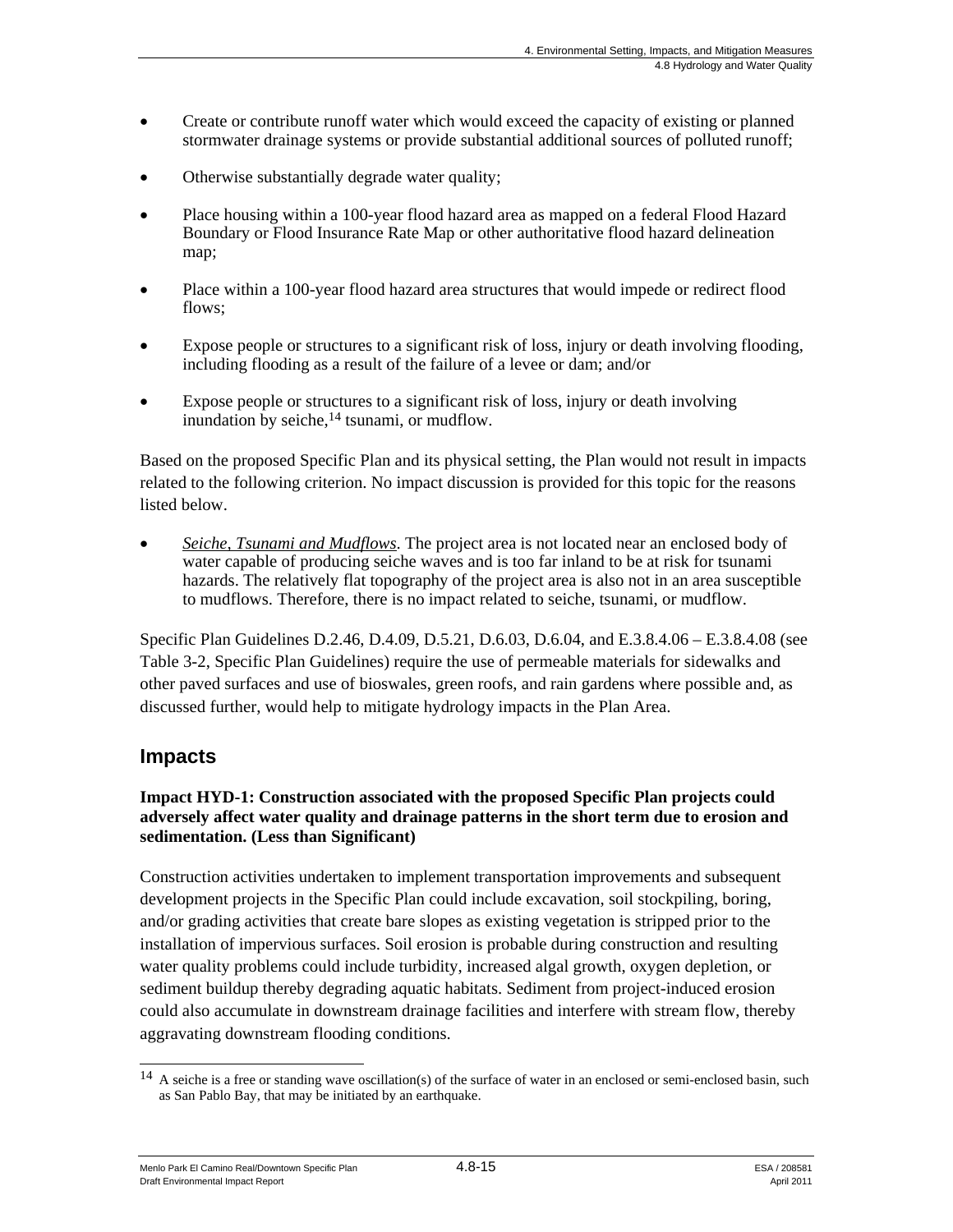Depending on the project location, impacts from construction could affect local storm drain catch basins, culverts, flood control channels, streams, and San Francisco Bay. Most runoff in urban areas is eventually directed to either a storm drain or water body, unless allowed to stand in a detention area and filter into the ground. For this reason, even projects not directly adjacent to or crossing a sensitive area could have an impact. However, all projects that would disturb one acre or more are required to prepare and implement a Storm Water Pollution Prevention Plan (SWPPP), in accordance with the State Water Resources Control Board's General Construction Permit. The SWPPP would include erosion control measures such as those listed below:

- Limiting excavation and grading activities during the dry season only (April 15 to October 15), to the extent possible. This would reduce the chance of severe erosion from intense rainfall and surface runoff, as well as the potential for soil saturation in swale areas.
- If excavation does occur during the rainy season, storm runoff from the construction area can be regulated through a stormwater management/erosion control plan that may include temporary on-site silt traps and/or basins with multiple discharge points to natural drainages and energy dissipaters. Stockpiles of loose material are generally covered and runoff diverted away from exposed soil material. Sediment basin/traps would be located and operated to minimize the amount of offsite sediment transport. Any trapped sediment would be removed from the basin or trap and placed at a suitable location on-site, away from concentrated flows, or removed to an approved disposal site.
- Temporary erosion control measures would be provided until perennial revegetation or landscaping is established and can minimize discharge of sediment into nearby waterways. For construction within approximately 500 feet of a water body, fiber rolls and/or gravel bags would be placed upstream adjacent to the water body.
- After completion of grading, erosion protection would be provided on all cut-and-fill slopes. Revegetation would be facilitated by mulching, hydroseeding, or other methods and initiated as soon as possible after completion of grading and prior to the onset of the rainy season (by October 15).
- Permanent revegetation/landscaping shall emphasize drought-tolerant perennial ground coverings, shrubs, and trees to improve the probability of slope and soil stabilization without adverse impacts to slope stability due to irrigation infiltration and long-term root development.
- Best Management Practices (BMPs) selected and implemented for the project shall be in place and operational prior to the onset of major earthwork on the site. The construction phase facilities shall be maintained regularly and cleared of accumulated sediment as necessary.
- Hazardous materials such as fuels and solvents used on the construction sites shall be stored in covered containers and protected from rainfall, runoff, and vandalism. A stockpile of spill cleanup materials shall be readily available at all construction sites. Employees shall be trained in spill prevention and cleanup, and individuals should be designated as responsible for prevention and cleanup activities.

SWPPP(s) for projects immediately adjacent to or within drainages would also incorporate the following additional erosion control minimum criteria: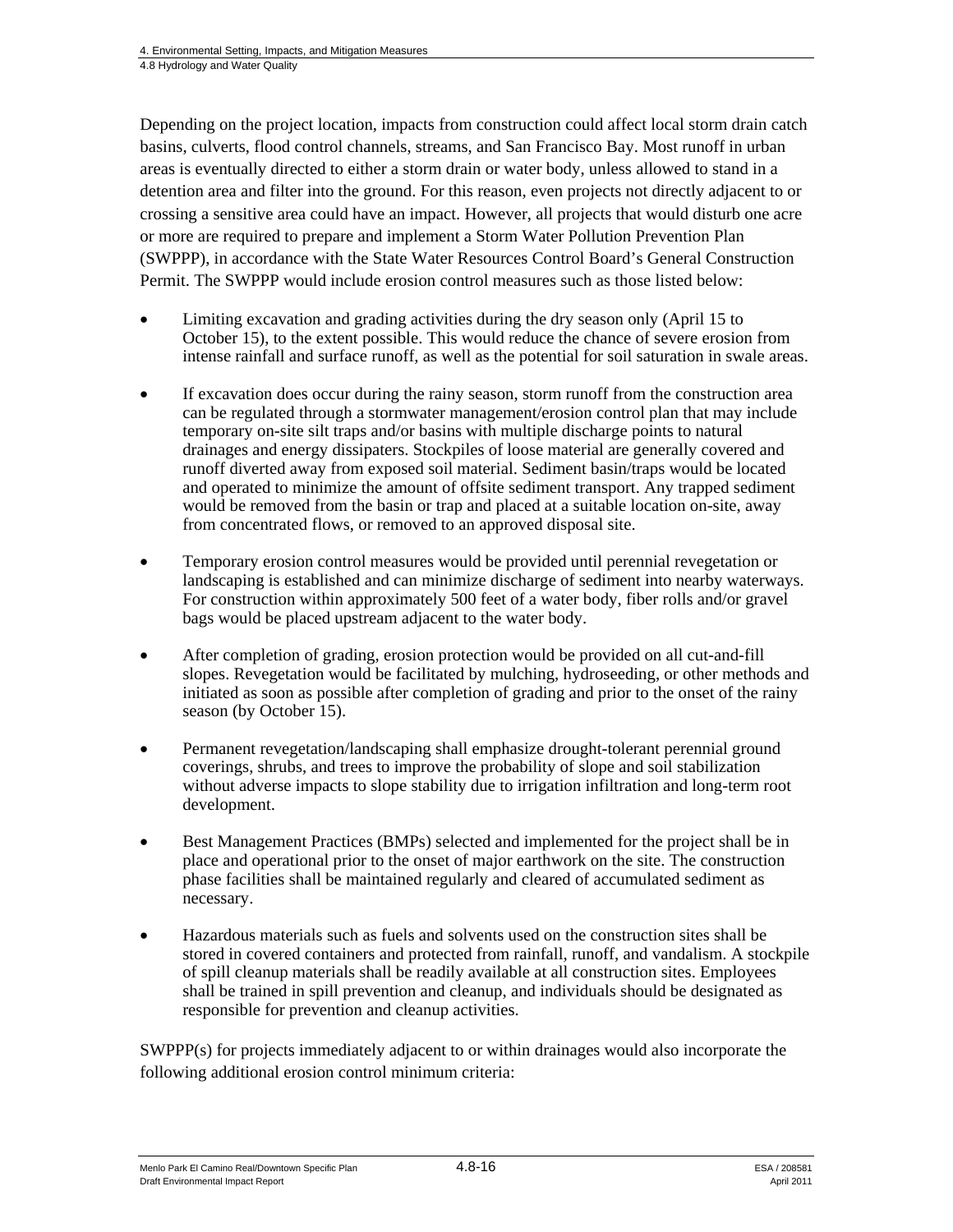- Construction equipment would not be operated in flowing water, except as may be necessary to construct crossings or barriers.
- Stream diversion structures would be designed to preclude accumulation of sediment. If this is not feasible, an operation plan should be developed to prevent adverse downstream effects from sediment discharges.
- Where working areas are adjacent to or encroach on live streams, barriers would be constructed that are adequate to prevent the discharge of turbid water in excess of specified limits. The discharged water would not exceed 110 percent of the ambient stream turbidity of the receiving water, if the receiving water is a flowing stream with turbidity greater than 50 nephelometric turbidity unit (NTU), or 5 NTU above ambient turbidity for ambient turbidities that are less than or equal to 40 NTU. If the water is discharged to a dry streambed, the discharged water shall not exceed 50 NTU.
- Material from construction work shall not be deposited where it could be eroded and carried to the stream by surface runoff or high stream flows.
- Riparian vegetation shall be removed only when absolutely necessary.

In addition, the City of Menlo Park Public Works Department has requirements for development or redevelopment projects that replace or introduce more than 10,000 square feet of impervious surfaces as well as simplified requirements for smaller projects. These requirements include preparation of a Hydrology Report containing minimum design criteria. Incorporation of these requirements or equivalent practices would be expected to reduce this impact on water resources to a less-than-significant level.

**Mitigation:** None required.

**Impact HYD-2: Implementation of the Specific Plan could adversely affect water resources in the long term by reducing permeable surfaces, which could degrade water quality in receiving waters, increase runoff volume and associated downstream flood potential, decrease groundwater recharge, or alter drainage patterns. (Less than Significant)** 

\_\_\_\_\_\_\_\_\_\_\_\_\_\_\_\_\_\_\_\_\_\_\_\_\_

Subsequent development projects in the Plan area could result in the expansion or reconfiguration of existing development which might increase the overall amount of impervious surface areas. The plan area is currently largely developed; however, redevelopment could result in a net increase of impervious surfaces. Increasing the total area of impervious surfaces can result in a number of potential impacts associated with increased volume of runoff and a greater potential to introduce pollutants to receiving waters. Urban runoff can carry a variety of pollutants, such as oil and grease, metals, sediment, and pesticide residues from roadways, parking lots, rooftops, landscaped areas, and other surfaces, and deposit them in adjacent waterways. Pollutant concentrations in urban runoff are extremely variable and are dependent on storm intensity, land use, elapsed time between storms, and the volume of runoff generated in a given area that reaches receiving waters. The most critical time for urban runoff effects is in autumn under low flow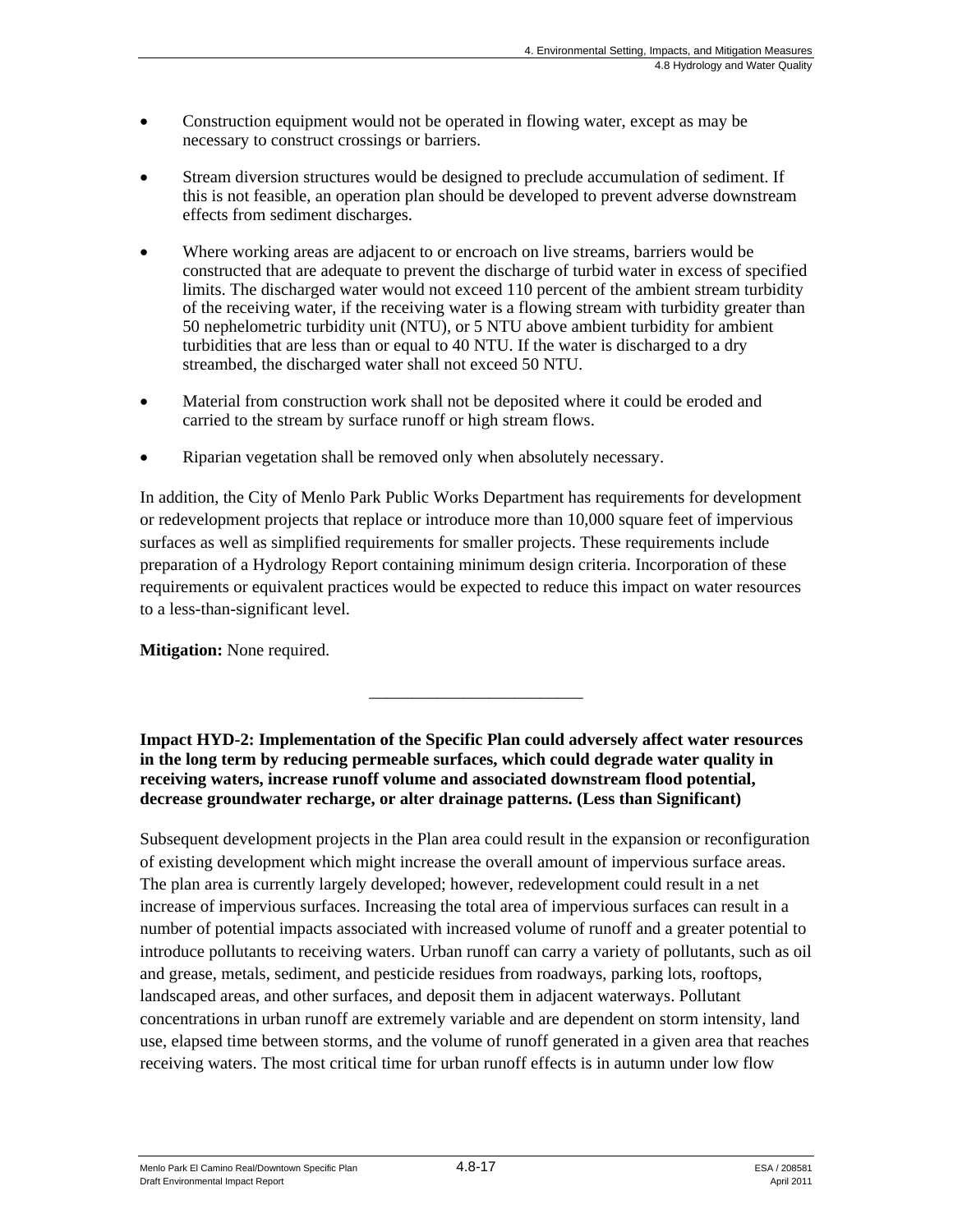conditions. Pollutant concentrations are typically highest during the first major rainfall event after the dry season, known as the "first flush."

Water quality in stormwater runoff is regulated locally by the San Mateo Countywide Water Pollution Prevention Program (SMCWPPP), the municipal storm water requirements set by the Regional Water Quality Control Board which includes the C.3 provisions. Adherence to these updated requirements causes new development and redevelopment projects to incorporate treatment measures and other appropriate source control and site design features that reduce pollutants in runoff to the maximum extent practical. Many of these requirements result in the construction of Low Impact Development techniques such as use of onsite infiltration through landscaping or vegetated swales that reduce pollutant loading in offsite discharges. Incorporation of these types of source control design measures can even potentially improve upon existing conditions.

As stated above, the Plan area is already largely developed and widely covered by impervious surfaces. The underlying shallow aquifer is not currently used for groundwater supply; however, it is considered by the Regional Water Quality Control Board as a potential source for groundwater. A net increase in impervious surfaces might affect the amount of precipitation that is recharged to the shallow aquifer. However, implementation of drainage control design features required by SMCWPPP and the City of Menlo Park such as vegetated swales and landscaping would assist in balancing this effect. Therefore, the likely result of implementation of the Plan would be a less than significant impact to groundwater supplies.

The Plan recommends that new buildings incorporate green roofs (Specific Plan Guideline E.3.8.4.06) that harvest rain water that can then be recycled for plant irrigation or for some domestic uses, and that also can reduce peak stormwater volumes and/or flow rates to relieve both existing and future system capacity limitations. The Specific Plan also recommends the use of porous paving material on driveways and parking areas (Specific Plan Guideline E.3.8.4.07) to minimize stormwater runoff from paved surfaces, as well as stormwater management techniques such as the use of bioswales on surface parking lots, and rain gardens in landscaped areas (Specific Plan Guideline E.3.8.4.08). Existing pervious surfaces are typically preserved to the maximum extent possible to minimize increases in stormwater runoff volumes and rates.

The current regulatory framework that governs the drainage control of stormwater in new development and redevelopment is designed to meet regional water quality objectives. The C.3 provisions ensure that new development and redevelopment projects that create or replace 10,000 square feet of impervious surface incorporate treatment system designs.15 Adherence to these stringent requirements would result in a less than significant impact related to water quality in stormwater runoff, runoff volume and associated flooding potential, groundwater recharge, and generally altering drainage patterns.

Menlo Park El Camino Real/Downtown Specific Plan 4.8-18 4.8-18 ESA / 208581 Draft Environmental Impact Report April 2011

 $\overline{\phantom{a}}$ 

<sup>&</sup>lt;sup>15</sup> Note that this threshold will drop to 5,000 square feet for auto service, gas stations, restaurants and parking lots as of December 1, 2011. By December 1, 2012, projects between 2,500 and 10,000 square feet will be required to include at least one low impact development feature.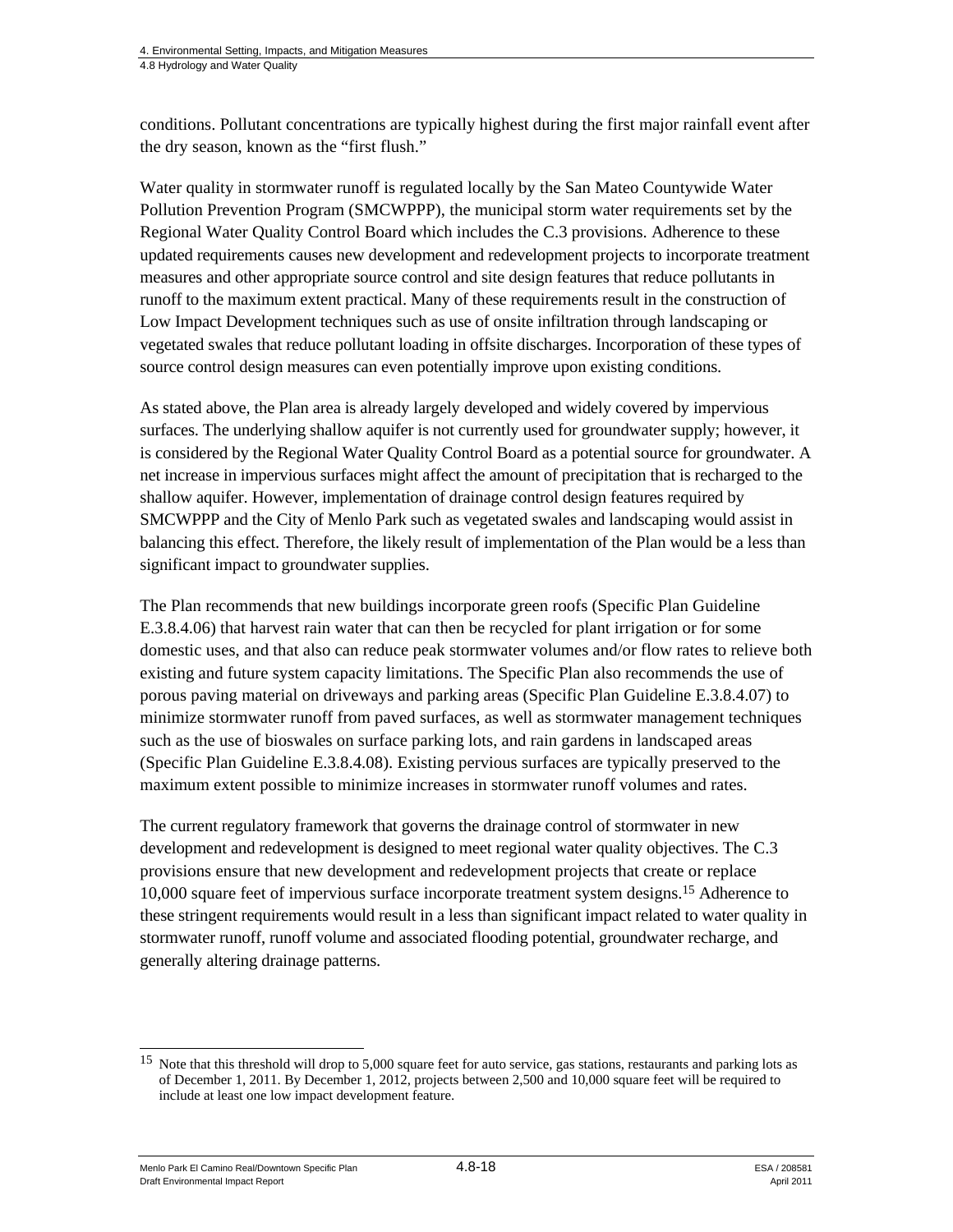**Mitigation:** None required.

**Impact HYD-3: Implementation of the Specific Plan would not place housing or other structures that would impede or redirect floodflows within a 100-year flood hazard area as mapped on a federal Flood Hazard Boundary or Flood Insurance Rate Map or other authoritative flood hazard delineation map (Less than Significant)**

\_\_\_\_\_\_\_\_\_\_\_\_\_\_\_\_\_\_\_\_\_\_\_\_\_\_

As shown in Figure 4.8-1, only a small portion of the Plan area is located within a FEMAdesignated flood zone, and this area is contained entirely within the channel of San Francisquito Creek. This area is designated Zone A, which is a special flood hazard area without water surface elevations determined. While FEMA regulations do not outright prohibit development within Zone A, development requires detailed site-specific calculations, and the associated standards would be difficult if not impossible to meet in an active and relatively narrow creek channel. The creek channel is also within the jurisdiction of the San Francisquito Creek Joint Powers Authority (JPA), a multi-jurisdictional agency comprised of the cities of Palo Alto, Menlo Park and East Palo Alto, the Santa Clara Valley Water District, and San Mateo County Flood Control District. The JPA would also likely not allow construction within the creekbed due to the high potential for conflicts with regard to water flow and biological resources.

In addition to the regulatory barriers to construction within the creek channel, only one privatelyowned parcel, 100 El Camino Real, extends into the creekbed itself. This particular site is occupied by a hotel that appears to be an income-generating property in good condition and as such currently represents an unlikely redevelopment location. The parcels on the opposite side of El Camino Real (addressed 15 through 99 El Camino Real) are separated from the creek by a public street (Creek Drive) and are likewise occupied by buildings that do not appear to be immediate development sites.

As a result of the regulatory and practical barriers to construction within the creek, this impact would be less than significant.

**Mitigation:** None required.

**Impact HYD-4: Implementation of the Specific Plan would not expose people or structures to a significant risk of loss, injury or death involving flooding, including flooding as a result of the failure of a levee or dam (Less than Significant)**

\_\_\_\_\_\_\_\_\_\_\_\_\_\_\_\_\_\_\_\_\_\_\_\_\_\_

According to mapping compiled by the Association of Bay Area Governments, a portion of the Plan area, from the intersection of College Avenue and El Camino Real southwards, is located within the potential dam inundation area for the Searsville dam (ABAG, 1995). However, the dam is regulated by the Division of Safety of Dams which requires dams to meet stringent seismic criteria and receive routine maintenance and inspection. Therefore, the potential for a catastrophic release of the